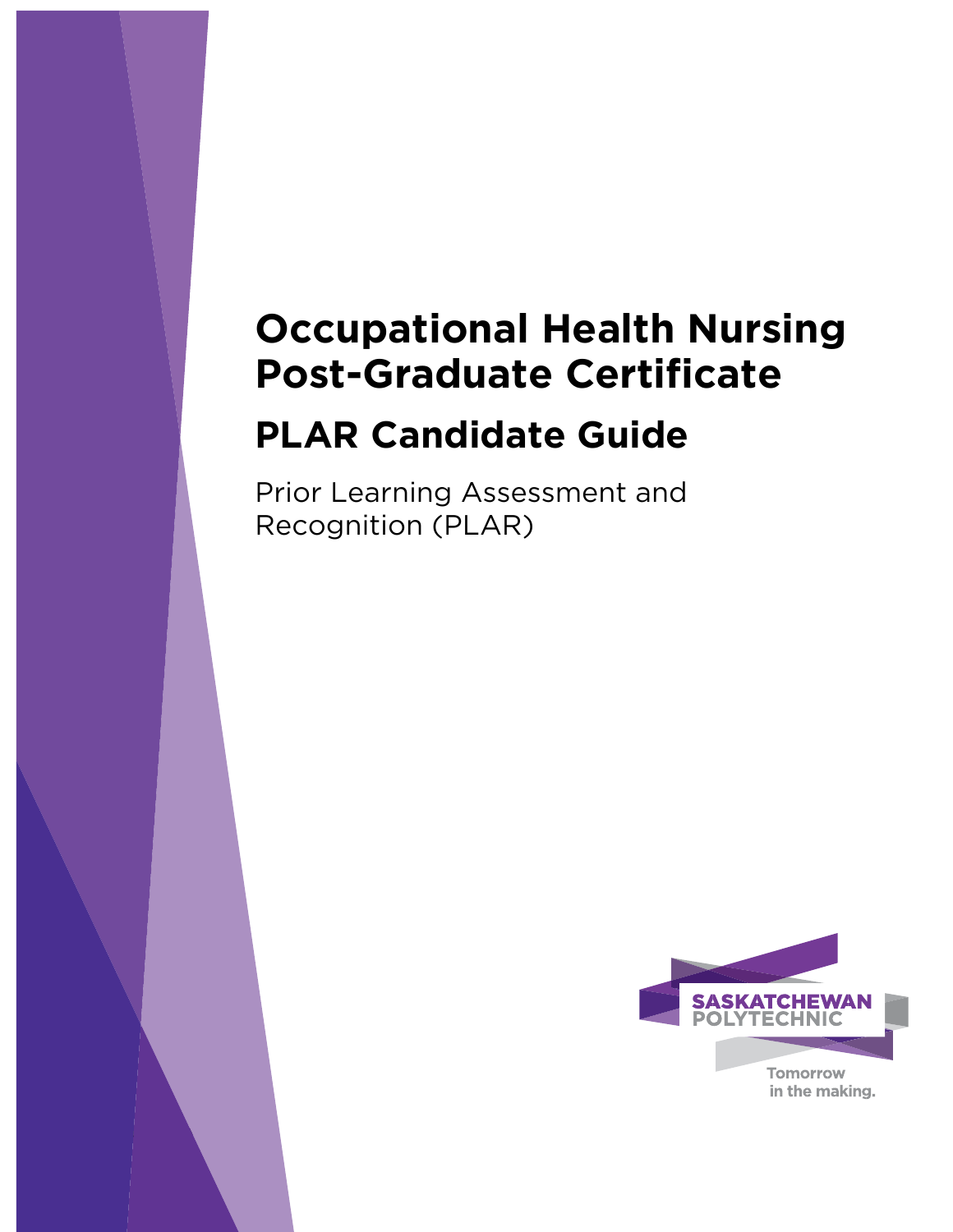### *Copyright*

Saskatchewan Polytechnic

No part of the work(s) contained herein may be reproduced or copied in any form or by any means - graphic, electronic, or mechanical, including photocopying, recording, taping of information and retrieval systems – without written consent of Saskatchewan Polytechnic information and retrieval systems – without written consent of Saskatchewan Polytechnic.

| Developed by program     | September 2017  |  |
|--------------------------|-----------------|--|
| <b>Previous Revision</b> | November 2017   |  |
| <b>Current Revision</b>  | <b>Uploaded</b> |  |
| November 2019            | November 2019   |  |

### *How to navigate this document*

You were before you followed a link, press the ALT key and *left arrow* key at the same time. you were before you followed a link, press the *ALT* key and *left arrow* key at the same time.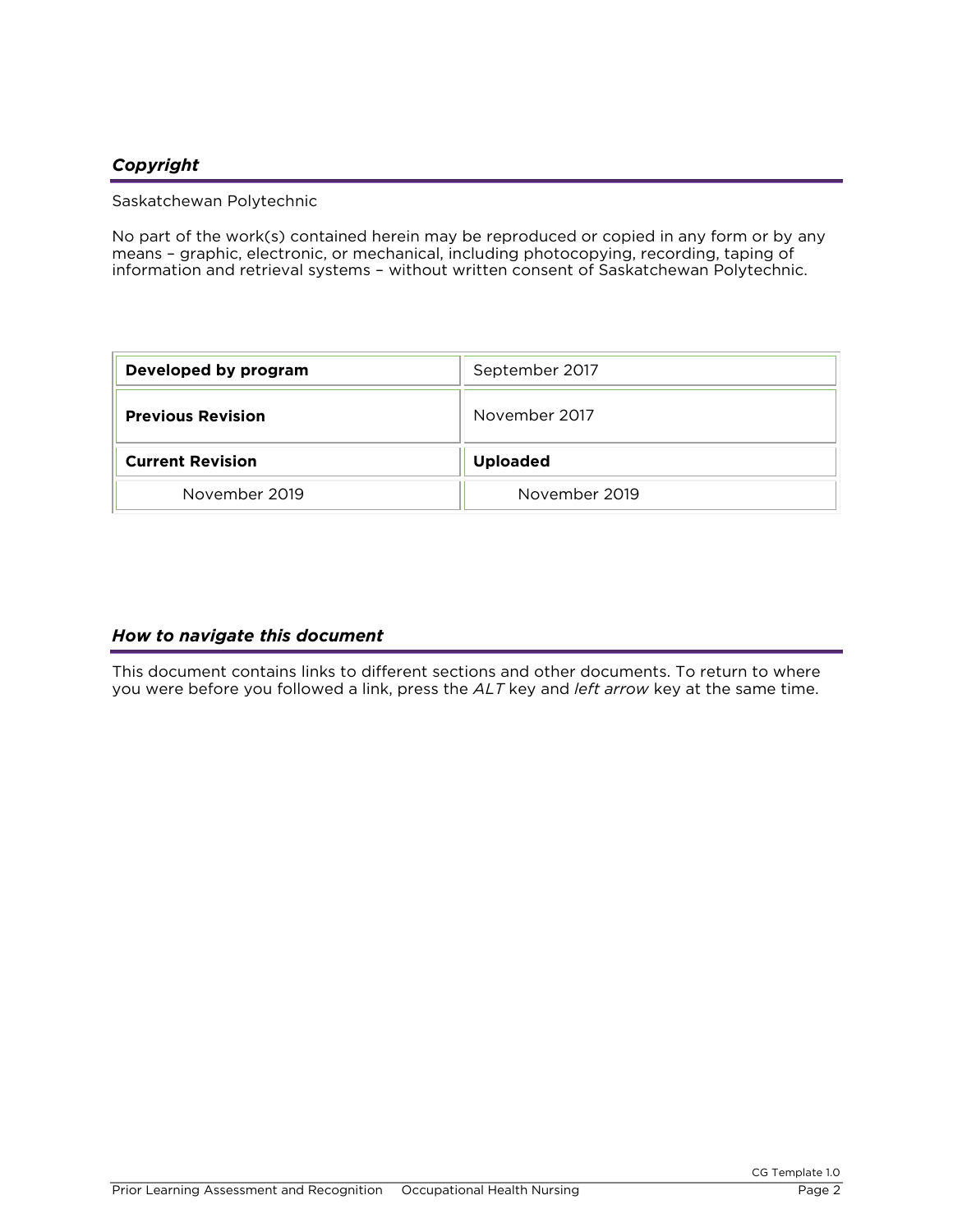### *Table of Contents*

| Dates when Occupational Health Nursing PLAR assessment is available5                |  |
|-------------------------------------------------------------------------------------|--|
|                                                                                     |  |
|                                                                                     |  |
|                                                                                     |  |
| Who is eligible to authenticate your work and sign the letter of validation?  6     |  |
|                                                                                     |  |
|                                                                                     |  |
|                                                                                     |  |
|                                                                                     |  |
|                                                                                     |  |
| LEAD 202 - Leadership and Team Management in Occupational Health Nursing7           |  |
| NRSG 288 - Health Assessment and Health Promotion in Occupational Health Nursing 10 |  |
|                                                                                     |  |
| NRSG 291 - Disability Case Management in Occupational Health Nursing 15             |  |
| SFTY 201 - Managing Health and Safety Systems from an Occupational Health Nursing   |  |
| SFTY 201 - Managing Health and Safety Systems from an Occupational Health  17       |  |
|                                                                                     |  |
|                                                                                     |  |
|                                                                                     |  |
|                                                                                     |  |
|                                                                                     |  |
|                                                                                     |  |
| APPENDIX F: SFTY 201 - Managing Health & Safety Systems from an OHN Perspective.30  |  |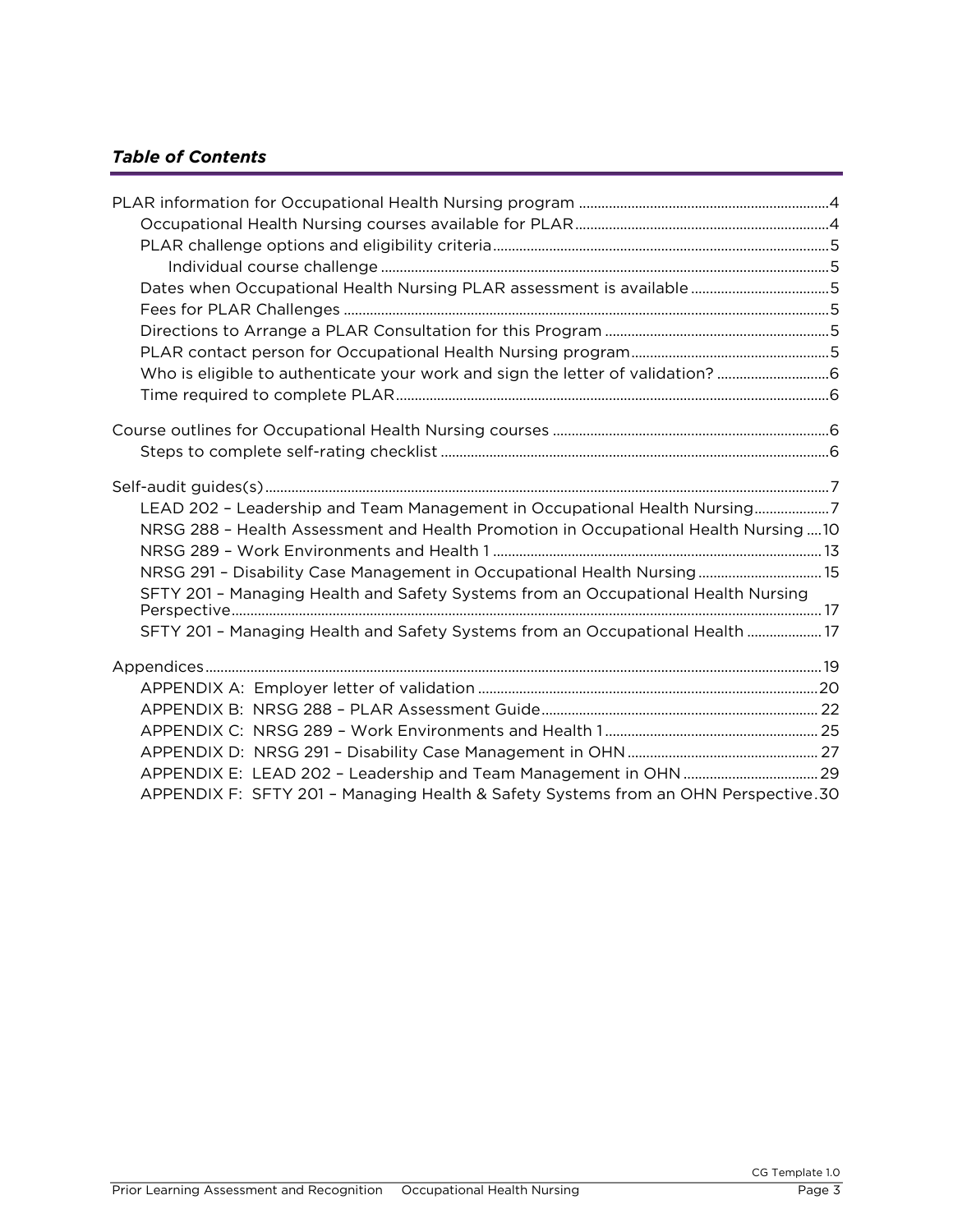### <span id="page-3-0"></span>*PLAR information for Occupational Health Nursing program*

- 
- (a) [Courses available for PLAR](#page-3-1)<br>(b) PLAR options and eligibility criteria
- (c) Dates when PLAR assessment is available
- (d) PLAR fees
- (e) Directions to arrange a PLAR consultation
- (f) PLAR contact information
- (g) Time required to complete PLAR
- (h) Course outlines and self-rating scales (h) Course outlines and self-rating scales

### <span id="page-3-1"></span>*Occupational Health Nursing courses available for PLAR*

[PLAR assessme](#page-4-5)nt has been developed **5/10** courses for this program. Consult with the [PLAR](#page-4-5)  contact person to enquire about PLAR assessment for any remaining courses.

For Arts and Sciences (A&S) or shared courses, clicking on the course code will open the A&S A&S or shared courses. A&S or shared courses.

Occupational Health Nursing Post Graduate Certificate

| Program Profile              |                                                     |                                                         |                                                     |                                        |  |
|------------------------------|-----------------------------------------------------|---------------------------------------------------------|-----------------------------------------------------|----------------------------------------|--|
| <b>COURSE</b><br><b>CODE</b> | <b>COURSE NAME</b>                                  | <b>PLAR</b><br><b>Assessment</b><br><i>is available</i> | <b>PLAR</b><br><b>Assessment</b><br>maybe available | Arts &<br><b>Sciences</b><br>or shared |  |
| <b>LEAD 202</b>              | Leadership & Team Management in<br><b>OHN</b>       | $\checkmark$                                            |                                                     |                                        |  |
| <b>NRSG 287</b>              | Foundations in OHN                                  |                                                         | $\checkmark$                                        |                                        |  |
| <b>NRSG 288</b>              | Health Assessment & Health<br>Promotion for the OHN | $\checkmark$                                            |                                                     |                                        |  |
| <b>NRSG 289</b>              | Work Environments & Health One                      | $\checkmark$                                            |                                                     |                                        |  |
| <b>NRSG 290</b>              | Work Environments & Health Two                      |                                                         | ✓                                                   |                                        |  |
| <b>NRSG 291</b>              | Disability Case Management in OHN                   | $\checkmark$                                            |                                                     |                                        |  |
| <b>NRSG 292</b>              | OHN Lab                                             |                                                         | ✓                                                   |                                        |  |
| <b>PRAC 214</b>              | <b>OHN Practice Education</b>                       |                                                         | $\checkmark$                                        |                                        |  |
| <b>PROJ 205</b>              | Project Management in OHN                           |                                                         | ✓                                                   |                                        |  |
| <b>SFTY 201</b>              | Managing Health & Safety System in<br>OHN           | $\checkmark$                                            |                                                     |                                        |  |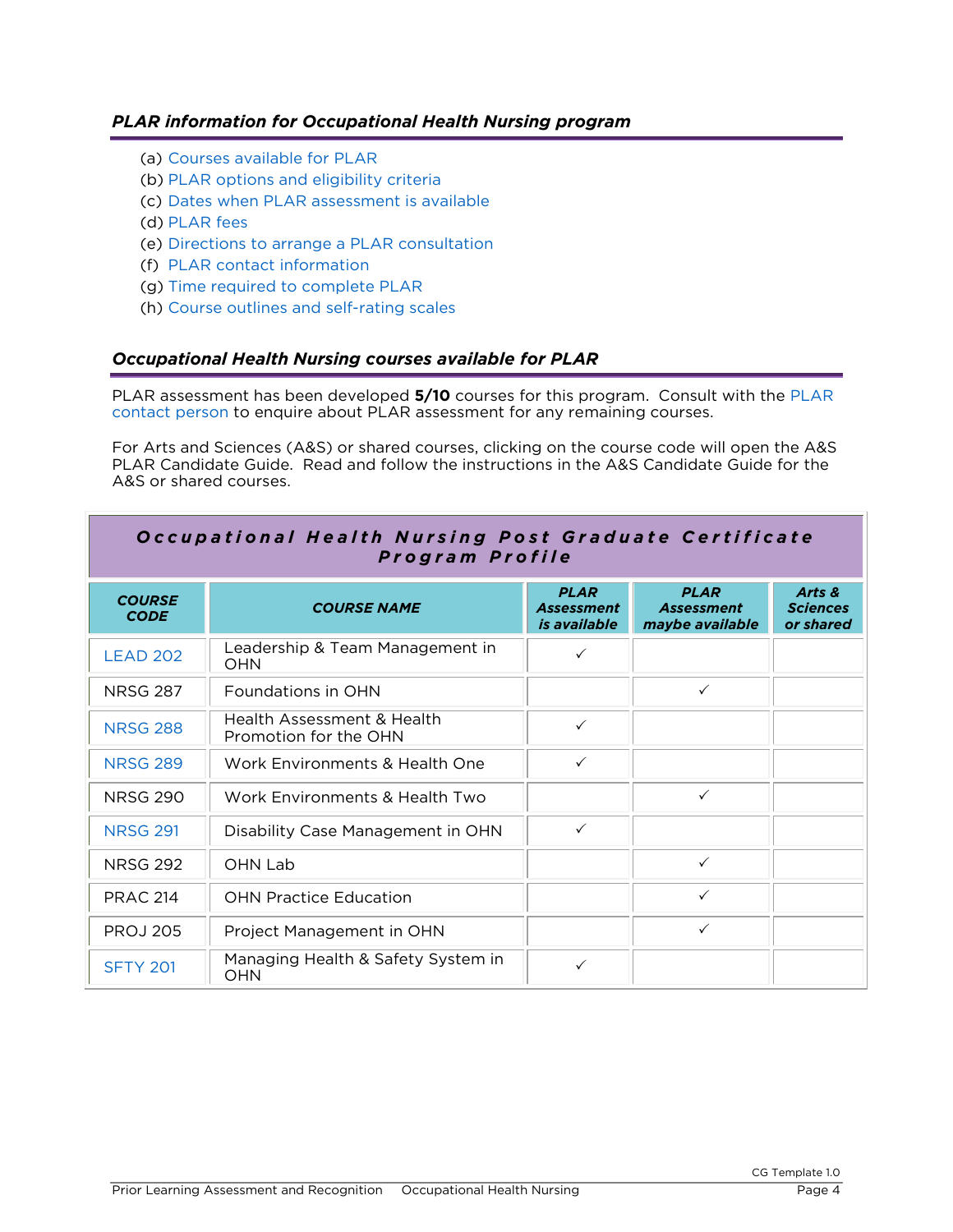### <span id="page-4-0"></span>*PLAR challenge options and eligibility criteria*

### <span id="page-4-1"></span>*Individual course challenge*

If you have a minimum of 5 years work experience in the field of Occupational Health Nursing<br>and you have learned the skills and knowledge for **one or more** of the Occupational Health Nursing courses, you may apply to be assessed for each applicable course. Nursing courses, you may apply to be assessed for each applicable course.

### <span id="page-4-2"></span>*Dates when Occupational Health Nursing PLAR assessment is available*

PLAR challenges are currently being offered during the academic year (September to June).

#### **All PLAR assessments must be completed by June 15 of each year.**

### <span id="page-4-3"></span>*Fees for PLAR Challenges*

Fees for PLAR challenges are set to cover our costs for consultation, assessment, and related administrative tasks. PLAR fees are non-refundable and non-transferrable. administrative tasks. PLAR fees are non-refundable and non-transferrable.

The PLAR fee[s policy is subject](https://saskpolytech.ca/admissions/get-credit/plar.aspx) to change for each new academic year. Please see the **Cost** section on the PLAR webpage for current fee information.

### <span id="page-4-4"></span>*Directions to Arrange a PLAR Consultation for this Program*

- 1. *Review* the [PLAR process and FAQs](https://saskpolytech.ca/admissions/get-credit/plar.aspx) on our website an[d the content of this g](#page-5-3)uide.
- 2. *Self-rate* your readiness to PLAR each [course using the self-ratin](http://saskpolytech.ca/admissions/resources/documents/plar-application-form.pdf)g checklist.
- 3. *Print [or convert to electronic file]* the PLAR Application Form, with your personal information filled in. Also print or save the self-rating checklists for courses you want to
- 4. **Contact** the Occupational Health Nursing [PLAR contact person](#page-4-5) by phone or email to arrange an initial consultation and approval. Bring/send a PLAR application form, your  $\frac{1}{2}$  resume and completed self-ratings. resume and completed self-ratings.
- 5. **Prepare**: Ask the consultant what to bring with you or submit prior to a meeting. The following items are commonly requested:
	- A recent resume with dates and employers or organizations listed for any paid or volunteer work related to this program,
	- Copies of certificates or workshop descriptions from any previous training related to this program.
	- A printed PLAR Application Form with at least your personal information filled in,<br>and
	- Completed, printed self-rating checklists for each course you may want to PLAR.
- **Services)** and make the necessary payment for the PLAR application Services) and make the necessary payment for the PLAR application.

### <span id="page-4-5"></span>*PLAR contact person for Occupational Health Nursing program*

Complete the following steps **before** you contact the Occupational Health Nursing PLAR contact person at y[our campus:](http://saskpolytech.ca/admissions/resources/prior-learning-process.aspx)

□ reviewed (a) general PLAR information online and (b) Occupational Health Nursing –<br>specific PLAR information in this quide and specific PLAR information in this guide and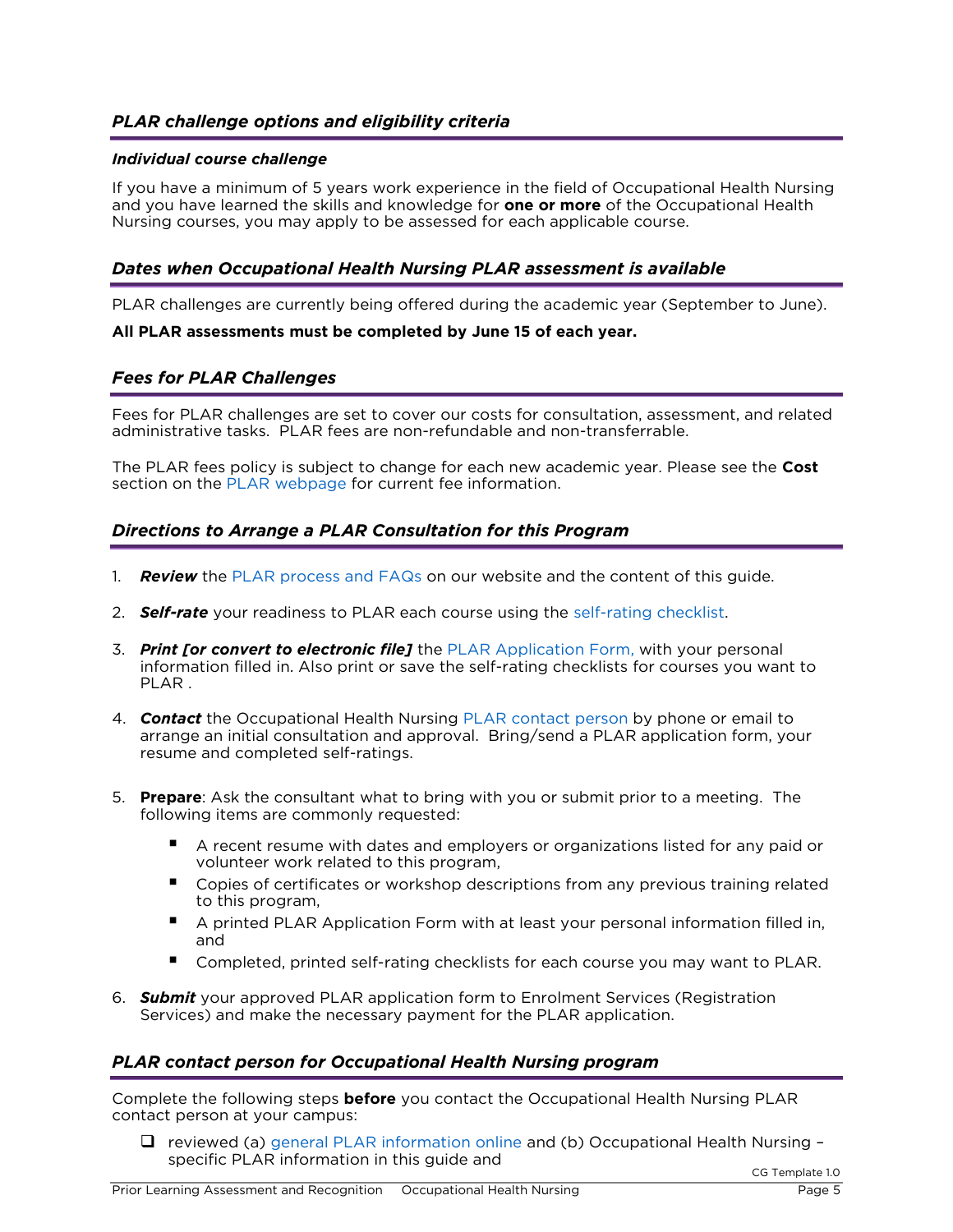$\Box$  self-rated your competence level for the learning outcomes of each course you may want to PLAR (see the next page of this quide). want to PLACE and this next page of this guide).

> **Laureen Larson**, Academic Chair Saskatchewan Polytechnic, Regina Campus Phone: 306-775-7773 Email: larsonla@saskpolytech.ca Email: larsonla@saskpolytech.ca

### <span id="page-5-0"></span>*Who is eligible to authenticate your work and sign the letter of validation?*

An employer/supervisor (within the last 5 years) who has direct knowledge of your abilities can sign the form.

 $\epsilon$  employer/supervisor, along with a copy of the completed self-audit directly to employer/supervisor, along with a copy of the completed self-audit directly to:

> Academic Chair<br>Occupational Health Nursing program Saskatchewan Polytechnic Regina Campus Room 934 4500 Wascana Parkway Regina, S4S 5X1  $R_{\rm F}$

### <span id="page-5-4"></span><span id="page-5-1"></span>*Time required to complete PLAR*

Since each course has different requirements and each candidate has different experiences, the amount of time it takes to prepare and assess evidence will vary. **All assessment** evidence, exams, or assignments must be completed by June 15 of each academic year so plan your application to allow sufficient time. *plan your application to allow sufficient time.*

### <span id="page-5-2"></span>*Course outlines for Occupational Health Nursing courses*

This section provides an outline for each Occupational Health Nursing programs course.<br>Course learning outcomes describe the knowledge and skills that are assessed for PLAR Course learning outcomes describe the knowledge and skills that are assessed for PLAR credit.

Learning outcome. Your self-ratings will help you estimate your readiness for PLAR learning outcome. Your self-ratings will help you estimate your readiness for PLAR.

### <span id="page-5-3"></span>*Steps to complete self-rating checklist*

1. Familiarize yourself with the three levels of competence listed below: **Competent:** I can apply this outcome without direction or supervision.<br>**Learning:** I am still learning skills and knowledge to apply this outcome. **None:** I have no knowledge or experience related to this outcome. *None:* I have no knowledge or experience related to this outcome.

- 2. Review the learning outcomes listed on course outlines in this guide for each course.
- 3. Rate your level of competence for each learning outcome by placing a checkmark in the appropriate rating column.
- 4. Email completed checklists to the [PLAR contact person](#page-4-5) to be reviewed for an initial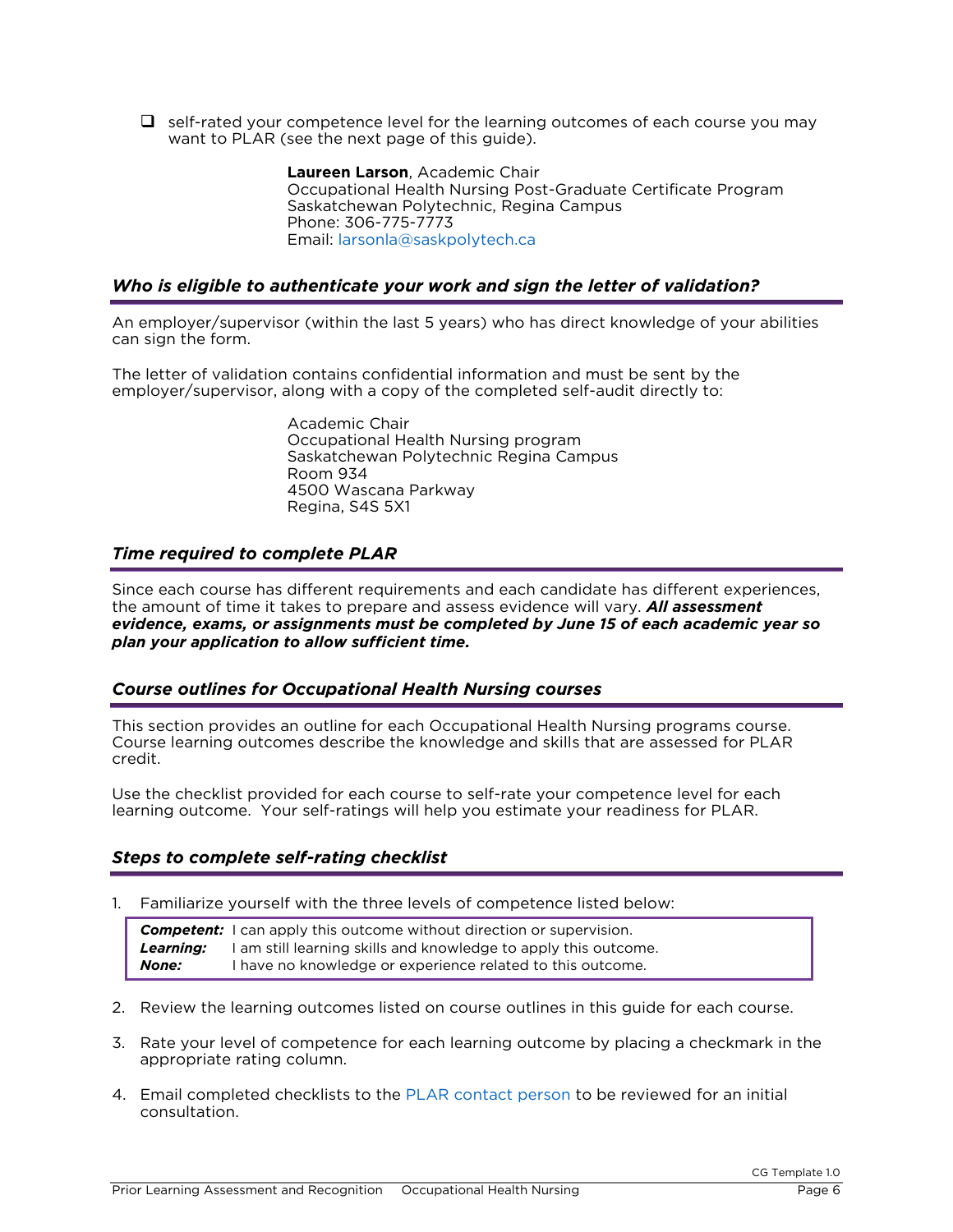<span id="page-6-1"></span><span id="page-6-0"></span>*LEAD 202 – Leadership and Team Management in Occupational Health Nursing* team, and participate in team work. You will be prepared to provide strong leadership and communication effectively, with an emphasis on planning, supervision, problem solving, team work and team effectiveness. work and team effective effective

*Equivalent course(s):* LEAD 202CE

| 3.0             |
|-----------------|
| <b>NRSG 287</b> |
| LEAD 202CE      |
|                 |

| LEAD 202 - Leadership and Team Management in Occupational Health Nursing |                                                                                                                                                                                        |           |          |      |
|--------------------------------------------------------------------------|----------------------------------------------------------------------------------------------------------------------------------------------------------------------------------------|-----------|----------|------|
| Competent:<br>Learning:<br>None:                                         | I can apply this outcome without direction or supervision<br>am still learning skills and knowledge to apply this outcome<br>I have no knowledge or experience related to this outcome | Competent | Learning | None |
| 1.                                                                       | Examine effective leadership qualities.                                                                                                                                                |           |          |      |
| 2.                                                                       | Discuss OHN health services unit leadership role.                                                                                                                                      |           |          |      |
| Examine the Occupational Health and Safety Supervisory Role.<br>3.       |                                                                                                                                                                                        |           |          |      |
| Examine conflict resolution strategies.<br>4.                            |                                                                                                                                                                                        |           |          |      |
| Manage coaching processes.<br>5.                                         |                                                                                                                                                                                        |           |          |      |
| 6.                                                                       | – Examine team skills.                                                                                                                                                                 |           |          |      |
| 7.                                                                       | Discuss leading the occupational health committee process.                                                                                                                             |           |          |      |
| 8.                                                                       | Explain team problem solving.                                                                                                                                                          |           |          |      |
| Compose a health and safety team action plan.<br>9.                      |                                                                                                                                                                                        |           |          |      |

### **LEAD 202 – Leadership and Team Management in Occupational Health Nursing**

*(Please print)*

Candidate name \_\_\_\_\_\_\_\_\_\_\_\_\_\_\_\_\_\_\_\_\_\_\_\_\_\_\_\_\_\_\_\_\_\_\_\_\_\_\_\_\_\_\_\_\_\_\_\_\_\_\_\_\_\_\_\_\_\_\_\_\_\_\_

I decree that the information provided in the information provided in the intervention provided in the stated bullets Team Management in OHN) is true and accurate to my abilities in each of the stated bullets.

 $S$  , where  $\frac{1}{2}$  and  $\frac{1}{2}$  and  $\frac{1}{2}$  and  $\frac{1}{2}$  and  $\frac{1}{2}$  and  $\frac{1}{2}$  and  $\frac{1}{2}$  and  $\frac{1}{2}$  and  $\frac{1}{2}$  and  $\frac{1}{2}$  and  $\frac{1}{2}$  and  $\frac{1}{2}$  and  $\frac{1}{2}$  and  $\frac{1}{2}$  and  $\frac{1}{2}$  and

#### **PLAR assessment methods**

If you qualify for PLAR, you may be asked to demonstrate your learning in each of the following ways. Be prepared to discuss the expectations during a consultation meeting. following ways. [Be prep](#page-28-1)ared to discuss the expectations during a consultation meeting.

Please see Appendix E for PLAR Assessment Guides for the following activities (where applicable). applicable).

### **1. Evidence File (include the following)**

An interview with the academic chair/faculty may be required to clarify evidence.

- Completed LEAD 202 course self-audit<br>■ A copy of your current resume/CV and
- A copy of your current resume/CV and professional portfolio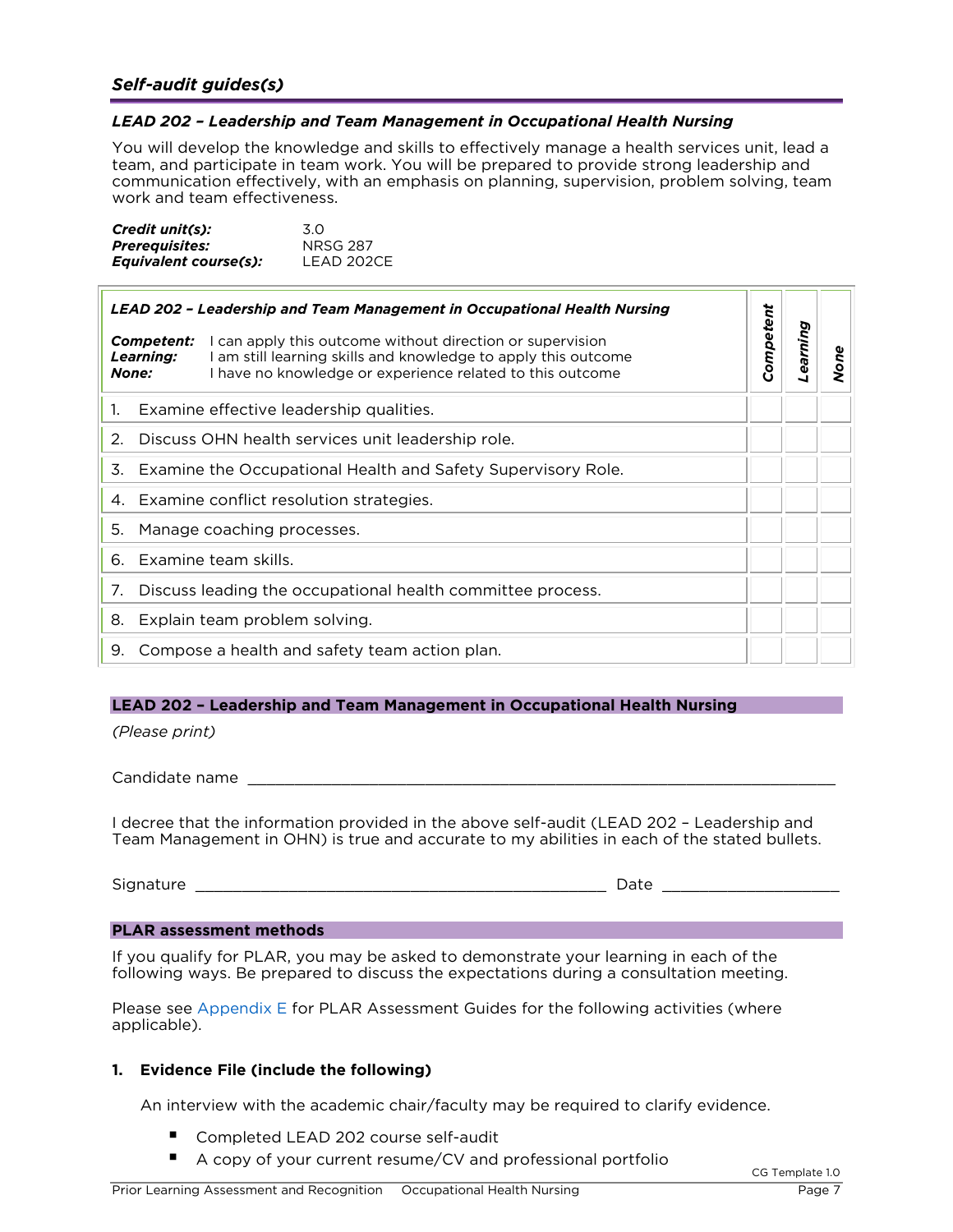- OHN relevant committee involvement (within past 5 years)<br>■ Any relevant documentation of leadership management co
- Any relevant documentation of leadership, management, conflict management, problem solving, difficult conversation, coaching workshops/training attended
- Include copies of strategic, operational, financial or project plans that you have<br>developed in your role as an OHN (within the past 5 years)
- **Employer letter of validation (see Appendix A)**<br> **•** lease slight a succession to independently a small to and subs
- Immediate supervisor to independently complete and submit self-audit quide

### **2. Projects**

- a) Essay A five to ten-page essay that provides an overview of your personal and professional philosophy on the following topics: professional philosophy on the following topics:
	- Leadership<br>■ Mentorship
	- Mentorship<br>Empowerm
	- Empowerment<br>■ Managing chan
	- Managing change<br>■ Ruilding team
	- Building team
	- Resolving conflict<br>Communication
	- Communication

In the essay also:

- Identify and describe your style of leadership<br>■ Provide a brief overview of your current perse
- Provide a brief overview of your current personal strategy to impact workplace health and a culture of safety

#### b) Summaries b) Summaries

■ Leading Conflict Management<br>Provide a 3 to 5-page summary (double spaced) of a conflict situation that you (in your role as an OHN) worked to resolve in your workplace. Briefly describe the situation, the steps, techniques and strategies you utilized to resolve the conflict, your conflict management style, the outcome, the follow up process, and lessons your commercial management style, the outcome, the follow up process, and lessons

Leading Safety in the Workplace<br>Provide a 3 to 5-page summary (double spaced) of a difficult conversation and unpopular decision that you were required to lead and implement as an OHN to ensure safety in the workplace. Briefly describe the situation, change management and communication process utilized, leadership style(s) you employed, problem solving techniques used, monitoring and measures utilized to ensure safety. outcomes, and lessons learned. outcomes, and lessons learned.

c) Coaching Reference/Plan in the workplace. Contact the 'coachee' and ask if he/she might write a reflective letter about the relationship (submitted directly to the academic chair). The letter will provide an overview of the coaching relationship and: provide an overview of the coaching relationship and:

- $\blacksquare$  The coaching plan
- How/if the relationship assisted the employee  $\blacksquare$  How feedback was offered by the coach
- $\blacksquare$  How feedback was offered by the coach  $\blacksquare$
- The communication and listening skills utilized by the coach<br>■ Goal setting (attainment achieved by the coachee
- Goal setting/attainment achieved by the coachee
- **Professional growth opportunities achieved by the coachee**<br>**P** Career advancement achieved by the coachee
- Career advancement achieved by the coachee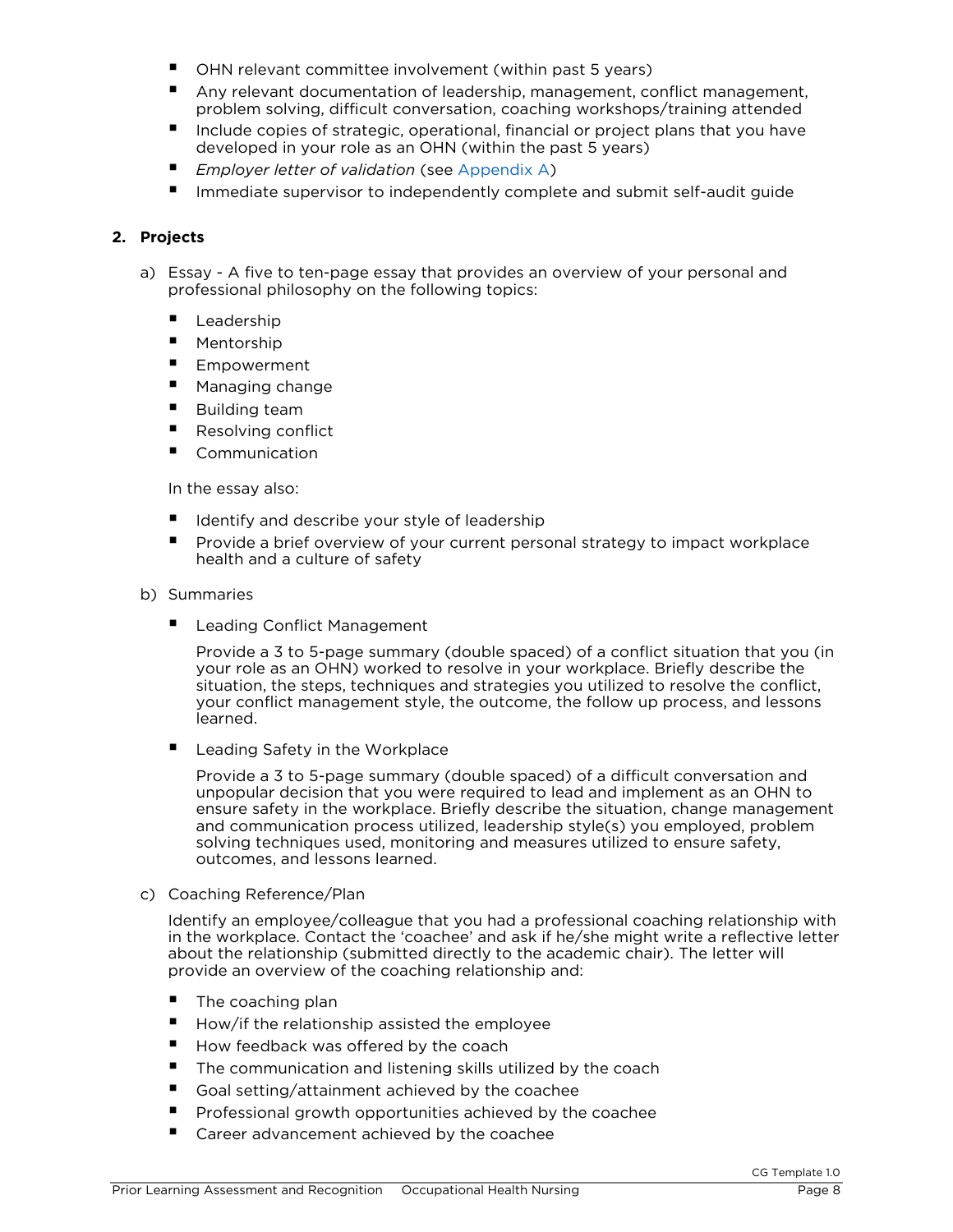### **3. Further Assessment**

If there are gaps in the evidence file, an interview and/or challenge exam may be required to assess the gaps.

■ Interview<br>You will be asked specific questions regarding the learning outcomes cited in the self-assessment checklist above. Your interviewer is looking for answers which indicate your familiarity with the course content and the critical learning steps you must possess to obtain PLAR certification for this course. must possess to obtain PLAR certification for this course.

■ Challenge exam

If there are gaps in the Evidence file, a challenge exam may be required to assess the gaps.

- **The gapa**<br>**•** Passing mark is 50% (however, student must maintain a 60% GPA to progress)<br>• Multiple choice, true/false, short answer
- **Multiple choice, true/false, short answer**

#### **Course Resources**

Candidates may find the following resources helpful while preparing for PLAR validation. Candidates may find the following resources helpful while preparing for PLAR validation.

Yoder-Wise & Grant (2015). *Leading and managing change in Canadian nursing (1st Canadian ed.)*. Mosby: Toronto, ON.

A current course reading list is available upon request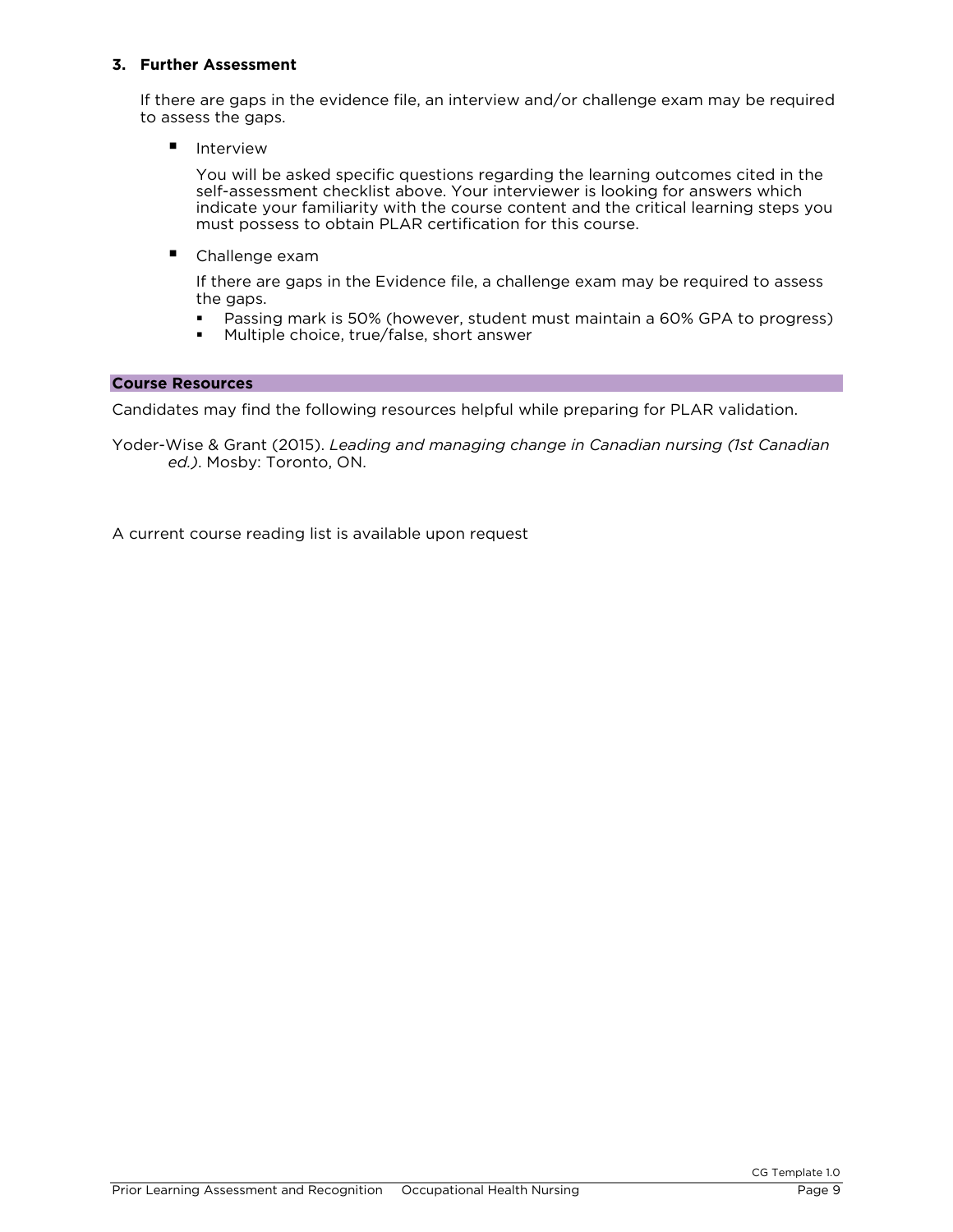# <span id="page-9-0"></span>*NRSG 288 – Health Assessment and Health Promotion in Occupational Health Nursing*

examination to occupational health nursing. You will relate the principles of health promotion to the occupational health environment. You will discuss specific alteration to health experienced in occupational health environments and the related health promotion. experienced in occupational health environments and the related health promotion.

| Credit unit(s):       | 3.0                                                                                                                                                                                                                                                                                                                         |
|-----------------------|-----------------------------------------------------------------------------------------------------------------------------------------------------------------------------------------------------------------------------------------------------------------------------------------------------------------------------|
| <b>Prerequisites:</b> | You will have received transfer of credit for, or successfully<br>completed NRSG 287 - Foundations in OHN. (PLAR is not available<br>for NRSG 287 as this course introduces all principles covered in the<br>program, engages learners in the online community, and introduces<br>learners to their online studies in D2L.) |
| Equivalent course(s): | NRSG 289CE                                                                                                                                                                                                                                                                                                                  |

| NRSG 288 - Health Assessment and Health Promotion in Occupational Health Nursing                                                                                                                                         |  |           |         |   |
|--------------------------------------------------------------------------------------------------------------------------------------------------------------------------------------------------------------------------|--|-----------|---------|---|
| can apply this outcome without direction or supervision<br>Competent:<br>am still learning skills and knowledge to apply this outcome<br>Learning:<br>I have no knowledge or experience related to this outcome<br>None: |  | Competent | earning | Φ |
| Describe health assessment related to OHN.                                                                                                                                                                               |  |           |         |   |
| Describe health promotion related to health assessment and the<br>2.<br>occupational environment.                                                                                                                        |  |           |         |   |
| Describe health promotion related to mental status in the occupational<br>3.<br>environment.                                                                                                                             |  |           |         |   |
| 4. Discuss health promotion related to the gastrointestinal system in the<br>occupational environment.                                                                                                                   |  |           |         |   |
| Discuss health promotion related to the cardiovascular and peripheral<br>5.<br>vascular systems in the occupational environment.                                                                                         |  |           |         |   |

### **NRSG 288 – Health Assessment and Health Promotion in OHN**

*(Please print)*

Candidate name \_\_\_\_\_\_\_\_\_\_\_\_\_\_\_\_\_\_\_\_\_\_\_\_\_\_\_\_\_\_\_\_\_\_\_\_\_\_\_\_\_\_\_\_\_\_\_\_\_\_\_\_\_\_\_\_\_\_\_\_\_\_\_

I decree that the information provided in the above self-audit (NRSG 288 - Health<br>Assessment and Health Promotion in OHN) is true and accurate to my abilities in each of the stated bullets.

 $S_{1}$  , and  $S_{2}$  and  $S_{3}$  and  $S_{4}$  and  $S_{5}$  and  $S_{6}$  and  $S_{7}$  and  $S_{8}$  and  $S_{9}$  and  $S_{9}$  and  $S_{9}$  and  $S_{9}$  and  $S_{9}$  and  $S_{9}$  and  $S_{9}$  and  $S_{9}$  and  $S_{9}$  and  $S_{9}$  and  $S_{9}$  and  $S_{9}$  and

**PLAR assessment methods**<br>If you qualify for PLAR, you may be asked to demonstrate your learning in each of the following ways. Be prepared to discuss the expectations during a consultation meeting. following [ways. Be prep](#page-21-1)ared to discuss the expectations during a consultation meeting.

Please see Appendix B for PLAR Assessment Guides for the following activities (where applicable). applicable).

#### **4. Evidence file**

An interview with the academic chair/faculty may be required to clarify evidence.

- Completed NRSG 288 course self-audit<br>■ A copy of your current resume/CV and
- A copy of your current resume/CV and professional portfolio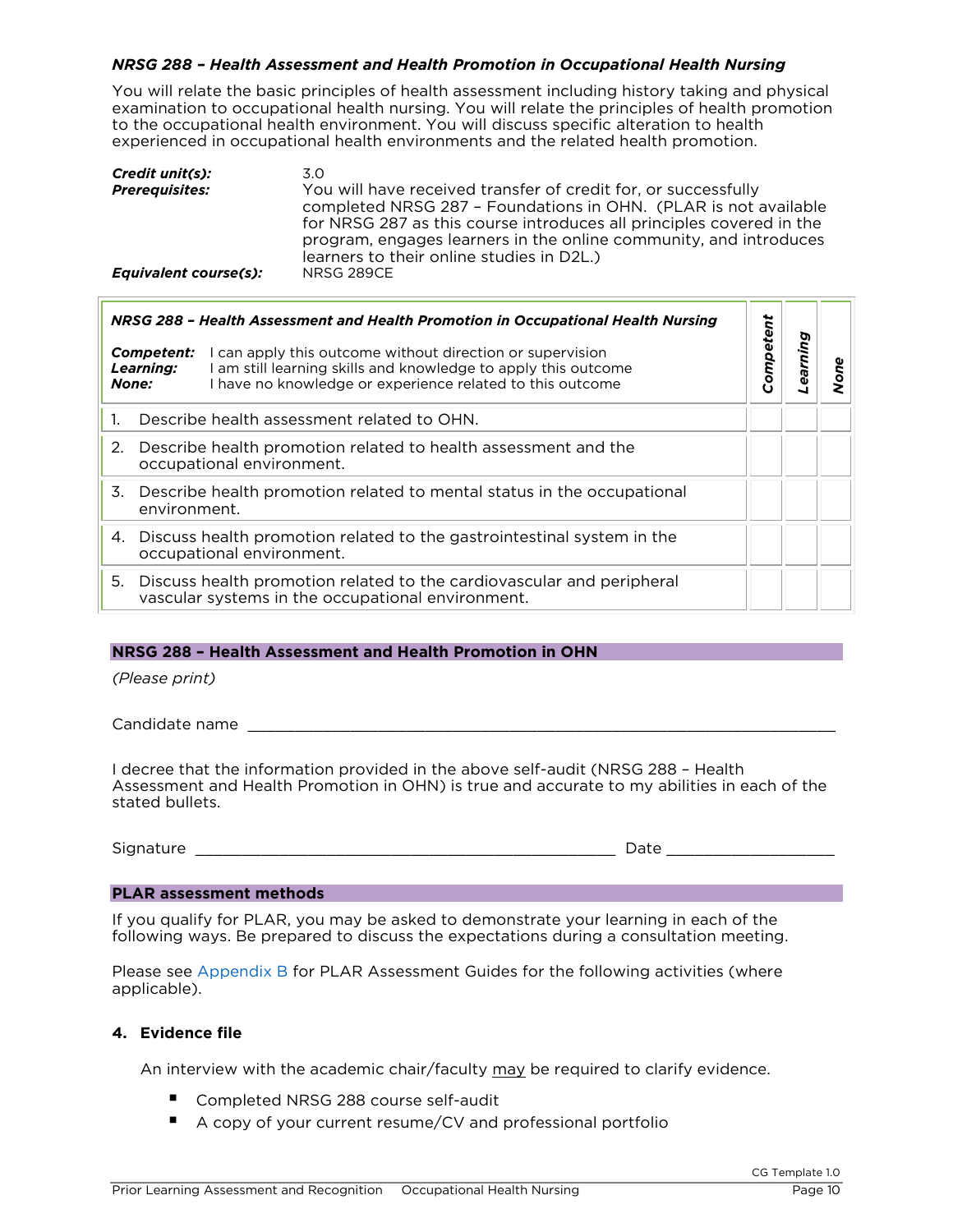- Copies of applicable certifications, credit/non-credit training. Examples include certifications in: spirometry, ECG, audiology, drug screening, etc.
- **■** *Employer letter of validation* [\(Appendix A\)](#page-19-1)
	- Immediate supervisor to independently complete and submit self-audit guide<br>In the validation letter will be sent to the PLAR assessor directly and can be put
	- The validation letter will be sent to the PLAR assessor directly and can be put into your evidence file after being approved by the assessor into your evidence file after being approved by the assessor

### **5. Projects**

- a) Case summaries Include de-identified examples where you have completed each of the following types of assessment (1-page summary per example). Include the priorities and process/steps involved in the assessment for: priorities and process/steps involved in the assessment for:
	- Pre-employment<br>Published care
	- Direct care<br>■ Disability m
	- Disability management<br>Disability promotion/disas
	- Health promotion/disease prevention
	- Health surveillance<br>■ Mental bealth
	- $M$  Mental health<br> $M$  Substance abu
	- Substance abuse
	- $\begin{bmatrix} 1 & 1 \\ 1 & 1 \end{bmatrix}$
	- Cardiovascular
	- **Musculoskeletal**
- b) Overviews Complete a 1-2 page overview (including priorities) for the OHN considering:
	- $\blacksquare$  the unique aspects of a health assessment in work environment<br> $\blacksquare$  the priorities of OHN when working with multiple generation
	- $\blacksquare$  the priorities of OHN when working with multiple generation<br> $\blacksquare$  the critical incident stress de-briefing (include an example of
	- the critical incident stress de-briefing (include an example of leading this process if
	- the steps in identifying and managing workplace bullying (include an example of leading this process if possible) leading this process if possible)
- c) Health promotion activity/report Submit one of the following to provide evidence important safety message: important safety message:
	- Poster<br>Pomph
	- Pamphlet<br>■ Brochure
	- $\blacksquare$  Brochure
	- Fact sheet<br>■ Power poir
	- Power point presentation

For the above activity, provide a summary report (minimum 4 pages double spaced) of the activity/workplace program that you created. Utilize all phases of the nursing process to explain how you managed the activity. (Please ensure to acknowledge any external resources that you utilize in creating the document.) *resources that you utilize in creating the document*.)

### **6. Further Assessment**

If there are gaps in the evidence file, an interview and/or challenge exam may be required to assess the gaps. to assess the gaps.

**I** Interview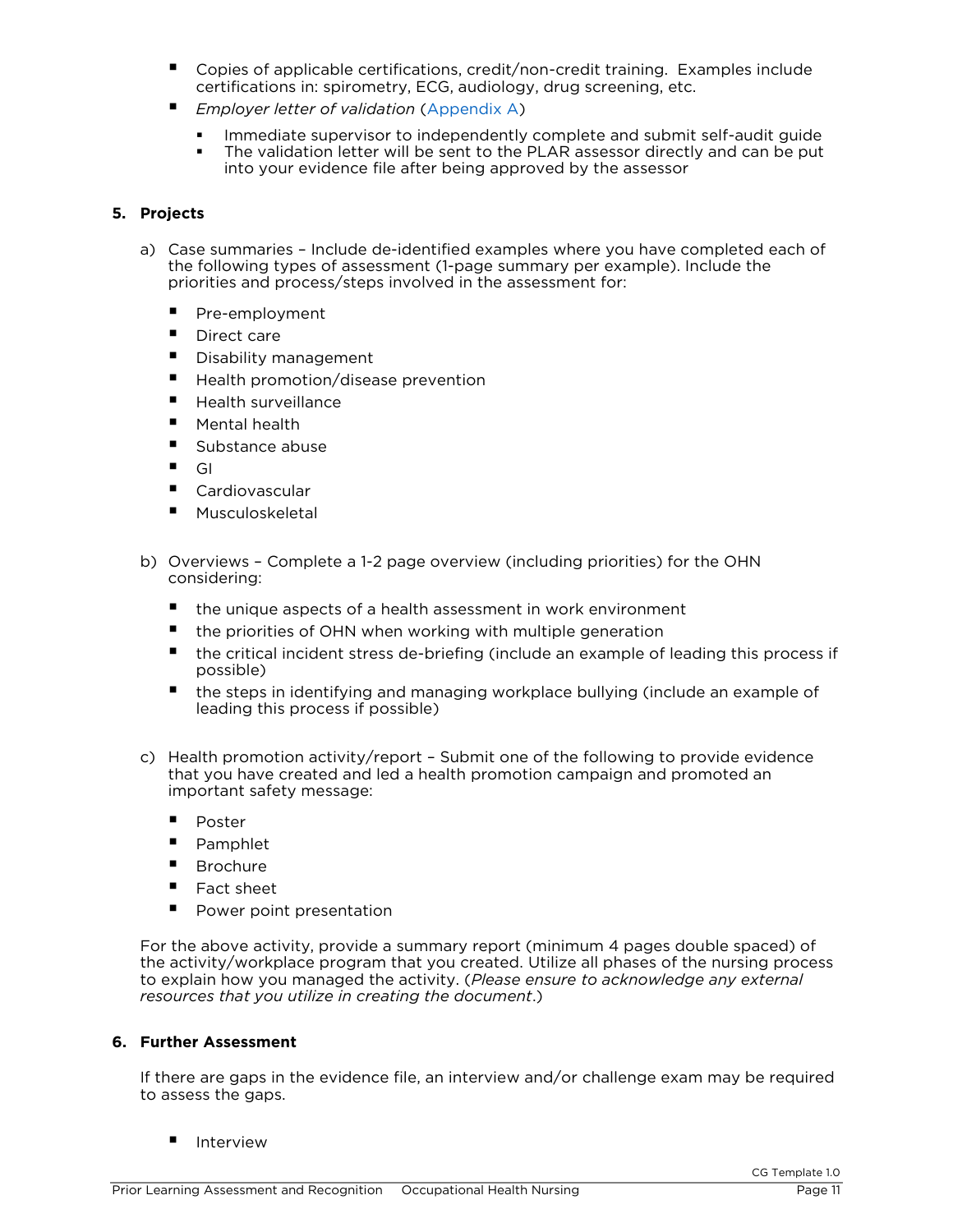You will be asked specific questions regarding the learning outcomes cited in the self-assessment checklist above and a variety of practical situations will be discussed. Your interviewer is looking for answers which indicate your familiarity with the course content and the critical learning steps you must possess to obtain PLAR certification for this course. PLAR certification for this course.

■ Challenge exam<br>If there are gaps in the Evidence file, a challenge exam may be required to assess If the are gaps in the Evidence file, a challenge examining to required to assess

- **The gapa**<br>**•** Passing mark is 50% (however, student must maintain a 60% GPA to progress)<br>• Multiple choice true/false short answer
- Multiple choice, true/false, short answer

**Course Resources**<br>Candidates may find the following resources helpful while preparing for PLAR validation. Candidates may find the following resources helpful while preparing for PLAR validation.

- Dyck, D. (2015). *Occupational health & safety theory, strategy & industrial practice (3rd Ed.)*. Markham, ON.
- Guzik, A. (2013). *Essentials of occupational health nursing.* Ames, Iowa: John Wiley & Sons, Inc.

Current reading list available upon request.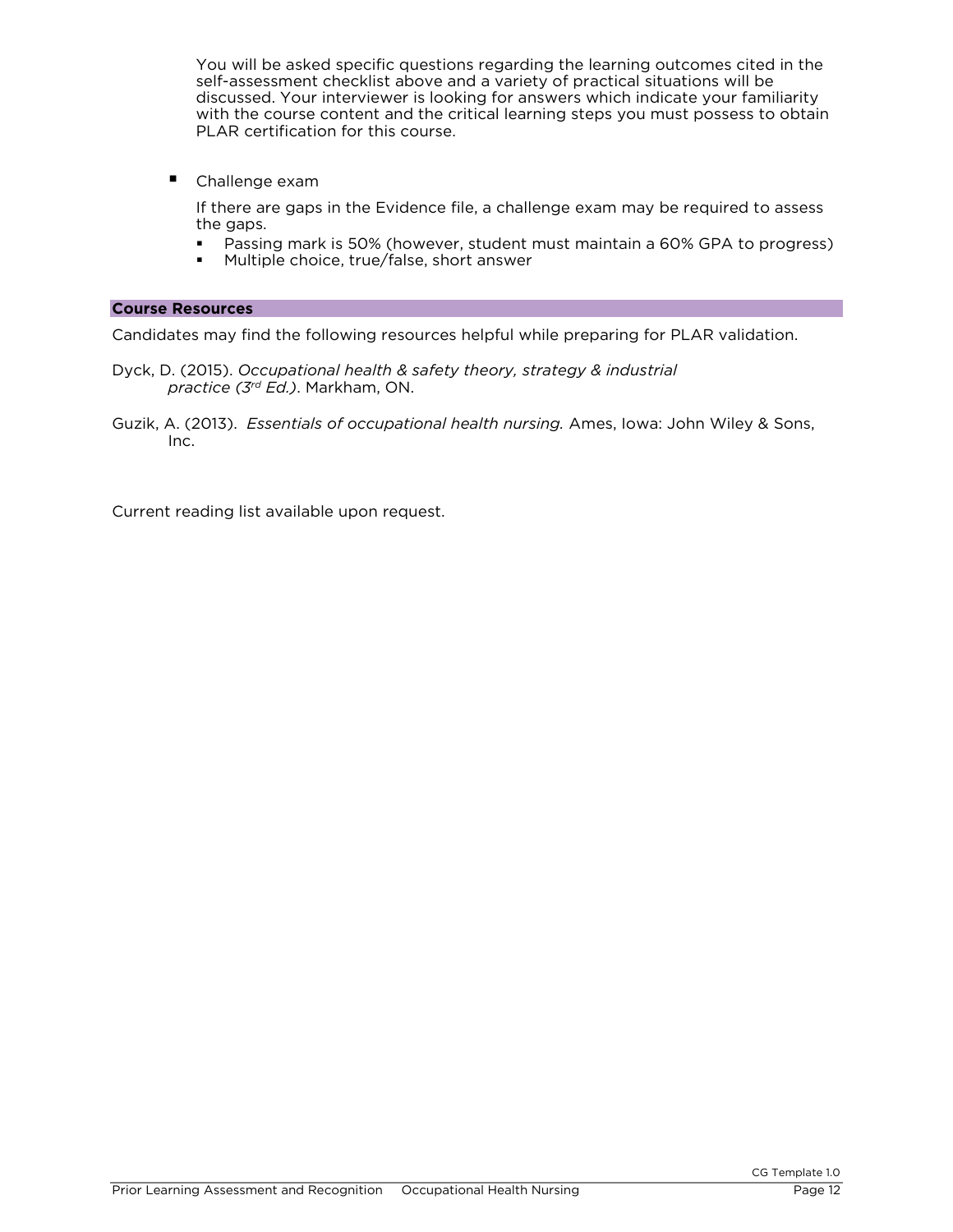#### <span id="page-12-0"></span>**NRSG 289 - Work Environments and Health 1**

You will be introduced to the basic principles of industrial hygiene, sometimes referred to as occupational hygiene. You will prepare to anticipate, recognize, evaluate, and control workplace hazards. You will focus on issues such as contamination, chemical biological, radiation, and electrical hazards. Your assessment and treatment skills will be enhanced for related occupational disease and injuries. related occupational disease and injuries.

| Credit unit(s):              | 3.O             |
|------------------------------|-----------------|
| <b>Prerequisites:</b>        | <b>NRSG 287</b> |
| <b>Equivalent course(s):</b> | NRSG 289CE      |
|                              |                 |

| <b>NRSG 289 - Work Environments and Health 1</b>                                                                                                                                                                             |           |         |  |
|------------------------------------------------------------------------------------------------------------------------------------------------------------------------------------------------------------------------------|-----------|---------|--|
| I can apply this outcome without direction or supervision<br>Competent:<br>I am still learning skills and knowledge to apply this outcome<br>Learning:<br>I have no knowledge or experience related to this outcome<br>None: | Competent | earning |  |
| Examine Historical Progression of Industrial Hygiene.<br>1.                                                                                                                                                                  |           |         |  |
| Assess chemical hazards and controls.<br>$\mathcal{P}$                                                                                                                                                                       |           |         |  |
| Assess biological hazards and controls.<br>3.                                                                                                                                                                                |           |         |  |
| 4. Assess hazardous energy and controls.                                                                                                                                                                                     |           |         |  |
| Assess radiation hazards and controls.<br>5.                                                                                                                                                                                 |           |         |  |
| 6. Examine Historical Progression of Industrial Hygiene.                                                                                                                                                                     |           |         |  |

### **NRSG 289 – Work Environments & Health 1 - candidate declaration**

*(Please print)*

Candidate name \_\_\_\_\_\_\_\_\_\_\_\_\_\_\_\_\_\_\_\_\_\_\_\_\_\_\_\_\_\_\_\_\_\_\_\_\_\_\_\_\_\_\_\_\_\_\_\_\_\_\_\_\_\_\_\_\_\_\_\_\_\_\_

I decree that the information provided in the above self-audit (NRSG 289 - Work<br>Environments & Health 1) is true and accurate to my abilities in each of the stated bullets. Environments & Health 1) is true and accurate to my abilities in each of the stated bullets.

 $S$ ignatur $S$   $\overline{\phantom{a}}$   $\overline{\phantom{a}}$   $\overline{\phantom{a}}$   $\overline{\phantom{a}}$   $\overline{\phantom{a}}$   $\overline{\phantom{a}}$   $\overline{\phantom{a}}$   $\overline{\phantom{a}}$   $\overline{\phantom{a}}$   $\overline{\phantom{a}}$   $\overline{\phantom{a}}$   $\overline{\phantom{a}}$   $\overline{\phantom{a}}$   $\overline{\phantom{a}}$   $\overline{\phantom{a}}$   $\overline{\phantom{a}}$   $\overline{\phantom{a}}$   $\over$ 

**PLAR assessment methods**<br>If you qualify for PLAR, you may be asked to demonstrate your learning in each of the following ways. Be prepared to discuss the expectations during a consultation meeting. following ways. [Be prep](#page-24-1)ared to discuss the expectations during a consultation meeting.

Please see Appendix C for PLAR Assessment Guides for the following activities (where applicable). applicable).

### **1. Evidence file**

An interview with the academic chair/faculty may be required to clarify evidence.

- Completed NRSG 289 course self-audit<br>■ A copy of your current resume/CV and
- A copy of your current resume/CV and professional portfolio
- OHN committee involvement (within past 5 years)
- Any relevant documentation of completion of training, non-credit courses, and/or workshops (photocopies only) for courses like WHIMIS, TDG training etc.
- *Employer letter of validation* (See Appendix A)
	- **IMMEDIATE:** Immediate supervisor to independently complete and submit self-audit guide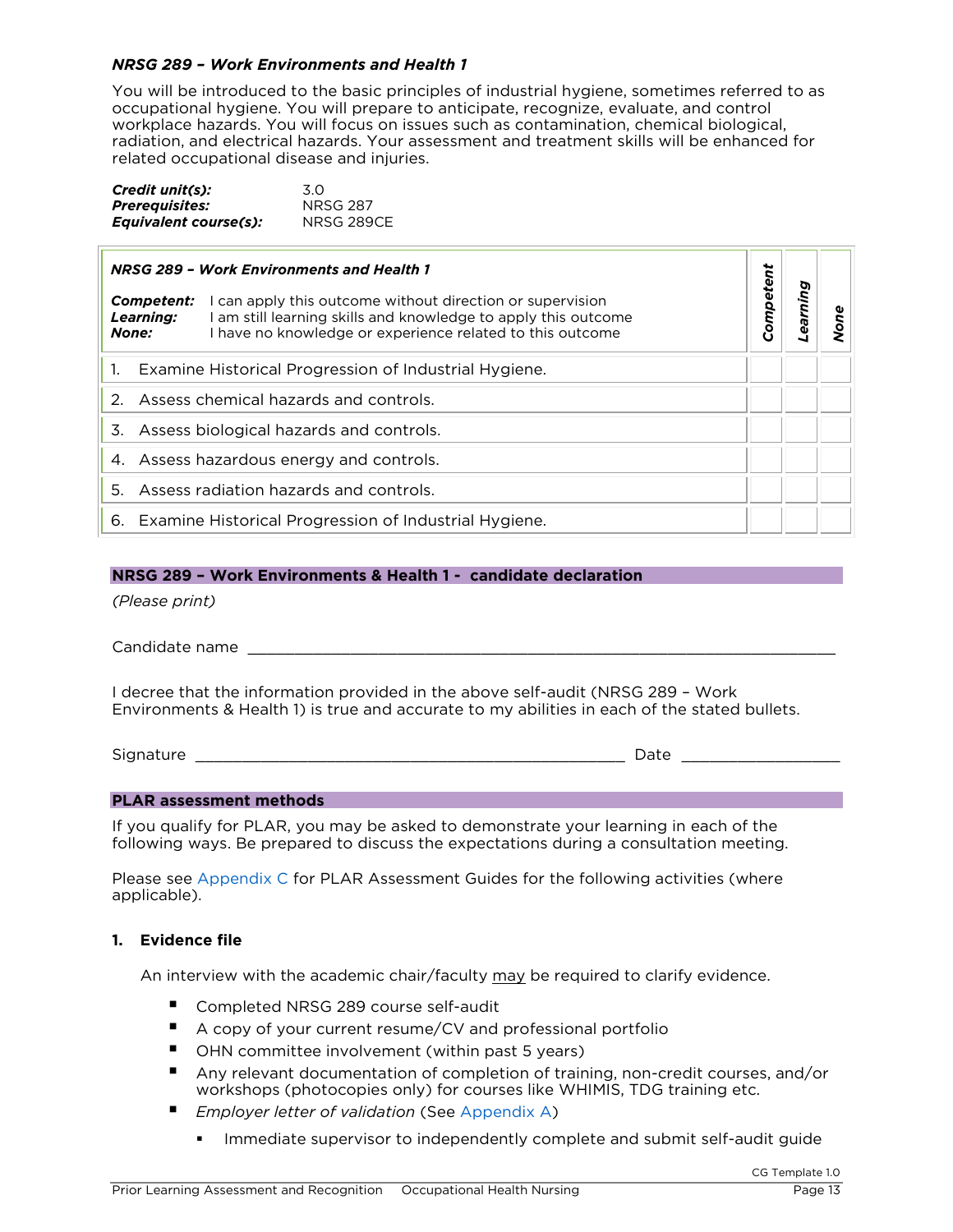- Work samples (include all the following):
	- Provide the 'defining characteristics' of and 'effects on the body' for 5 classes of toxins that workers may be exposed to in your workplace and how risk is mitigated for these toxins
	- **Samples of assessment and treatment of chemical, biological, radiation, and samples of assessment and treatment of chemical, biological, radiation, and hazardous energy exposures in your workplace (de-identified employee** hazardous energy exposures in your workplace (de-identified employee
	- **Sample of testing or control procedures (for the above hazards) performed by**<br>the candidate (validated by direct supervisor)
	- **the candidate of the candidate of the candidate of hazardous exposure duties and activities in your workplace**<br>(within the past 5 years)
	- **Copy of a hazardous exposure education activity that you have worked on**<br>
	(within the past 5 years)
	- **Evidence of Occupational Health Committee duties and activities (within past 5** years) years)

### **2. Quiz - Mandatory completion (supervised at a test-site) of a basic OHN calculations quiz**

- TWA (time weighted averages) calculation (for a variety of hazards)<br>■ Convert parts per million to milligrams per cubic meter and vice versa
- Convert parts per million to milligrams per cubic meter and vice versa
- **Permissible exposure limit**
- Change ppm to mg/m3
- Compare calculations to Saskatchewan standards

### **3. Simulated/Practical Case Study Exercise**

You will complete a mandatory simulated/practical case study exercise (supervised at a<br>test site) where you will act as the OHN treating employees exposed to: chemical, biological, hazardous energy and radiation contaminants. You will use the nursing process  $\frac{1}{2}$  biological, hazardous energy and radiation contaminants. You will use the nursing process to guide your responses.

#### 4. Further Assessment **4. Further Assessment**

If there are gaps in the evidence file, an interview and/or challenge exam may be required to assess the gaps.

■ Interview<br>You will be asked specific questions regarding the learning outcomes cited in the self-assessment checklist above. Your interviewer is looking for answers which indicate your familiarity with the course content and the critical learning steps you  $\frac{1}{100}$  in the content and the content and the course content and the course content and the critical learning steps you must possess to obtain PLAR certification for this course.

■ Challenge exam<br>If there are gaps in the Evidence file, a challenge exam may be required to assess If the are gaps in the Evidence file, a challenge examining to required to assess

- **The gapan**<br>**•** Passing mark is 50% (however, student must maintain a 60% GPA to progress)<br>• Multiple choice true/false short answer
- Multiple choice, true/false, short answer

**Course Resources**<br>Candidates may find the following resources helpful while preparing for PLAR validation. Candidates may find the following resources helpful while preparing for PLAR validation.

Plog, B. A., & Quinlan, P. J. (2012). *Fundamentals of hygiene (6th ed.)*. National Safety Council: Itasca, IL.

Current Course Reading List Available Upon Request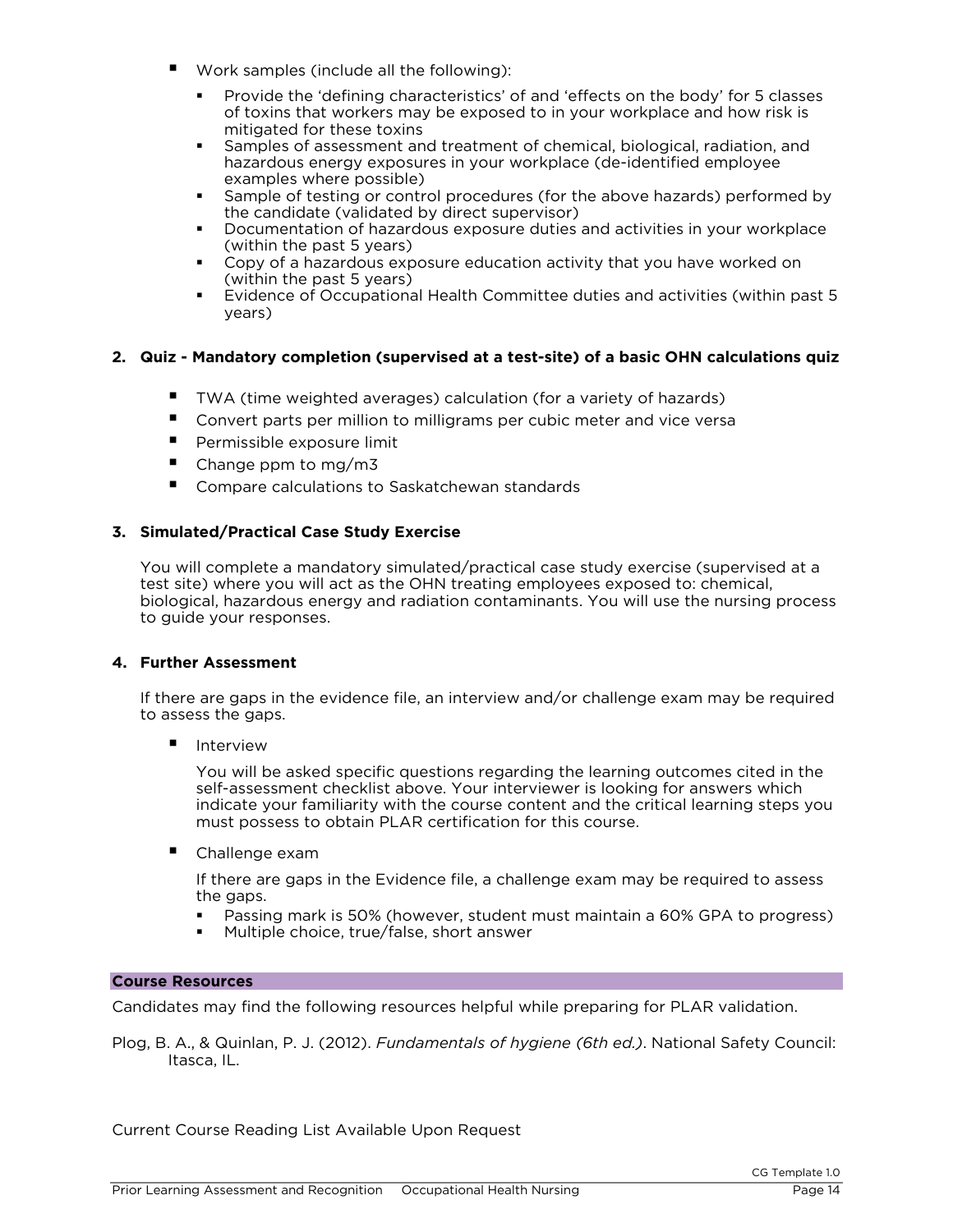# <span id="page-14-0"></span>*NRSG 291 – Disability Case Management in Occupational Health Nursing*

occupational health and safety program. Disability management starts at the time of illness or injury and continues until the individual has recovered and returned to work. In this course you will acquire knowledge and skills to develop, implement and market a disability management program including Worker's Compensation Board (WCB) claims information and return to work plans. You will focus on: worker assessment, accurate completion f  $\alpha$  reporting requirements and the creation of a disability management program. reporting requirements and the creation of a disability management program.

| Credit unit(s):       | 4.O               |
|-----------------------|-------------------|
| <b>Prerequisites:</b> | <b>NRSG 287</b>   |
| Equivalent course(s): | <b>NRSG 291CE</b> |
|                       |                   |

| NRSG 291 - Disability Case Management in Occupational Health Nursing |                                                          |                                                                                                                                                                                          |           |          |      |
|----------------------------------------------------------------------|----------------------------------------------------------|------------------------------------------------------------------------------------------------------------------------------------------------------------------------------------------|-----------|----------|------|
|                                                                      | <b>Competent:</b><br>Learning:<br>None:                  | I can apply this outcome without direction or supervision<br>I am still learning skills and knowledge to apply this outcome<br>I have no knowledge or experience related to this outcome | Competent | Learning | None |
| 1.                                                                   |                                                          | Examine disability management programs.                                                                                                                                                  |           |          |      |
| 2.                                                                   |                                                          | Discuss the role of the Workers' Compensation Board (WCB).                                                                                                                               |           |          |      |
| 3.                                                                   | Examine the elements of a disability management program. |                                                                                                                                                                                          |           |          |      |
| 4.                                                                   | Compose disability management program forms.             |                                                                                                                                                                                          |           |          |      |
| 5.                                                                   | Compose a disability management program process.         |                                                                                                                                                                                          |           |          |      |
| 6.                                                                   | Assess return to work (RTW) plans.                       |                                                                                                                                                                                          |           |          |      |
| 7.                                                                   | Examine cost/benefits of disability management program.  |                                                                                                                                                                                          |           |          |      |
| 8.                                                                   | Evaluate a disability management program.                |                                                                                                                                                                                          |           |          |      |
| 9. Examine disability management programs.                           |                                                          |                                                                                                                                                                                          |           |          |      |

**PLAR assessment methods**<br>If you qualify for PLAR, you may be asked to demonstrate your learning in each of the following ways. Be prepared to discuss the expectations during a consultation meeting. following ways. [Be prep](#page-26-1)ared to discuss the expectations during a consultation meeting.

Please see Appendix D for PLAR Assessment Guides for the following activities (where applicable). applicable).

### **1. Evidence file**

An interview with the academic chair/faculty may be required to clarify evidence.

- Completed NRSG 291 course self-audit<br>■ A copy of your current resume/CV and
- A copy of your current resume/CV and professional portfolio<br>A OHN relevant committee involvement (within past 5 years)
- OHN relevant committee involvement (within past 5 years)
- Any relevant documentation of completion of training, non-credit courses, and/or workshops (photocopies only) in disability case management, etc.
- *Employer letter of validation* (see Appendix A)
	- Immediate supervisor to independently complete and submit self-audit
- 
- Work samples which include the following:<br>● Disability management program forms: (samples are to be of work completed by the candidate in the role of OHN. Candidate should be comfortable in discussing disability documentation during an interview process) discussing disability documentation during an interview process)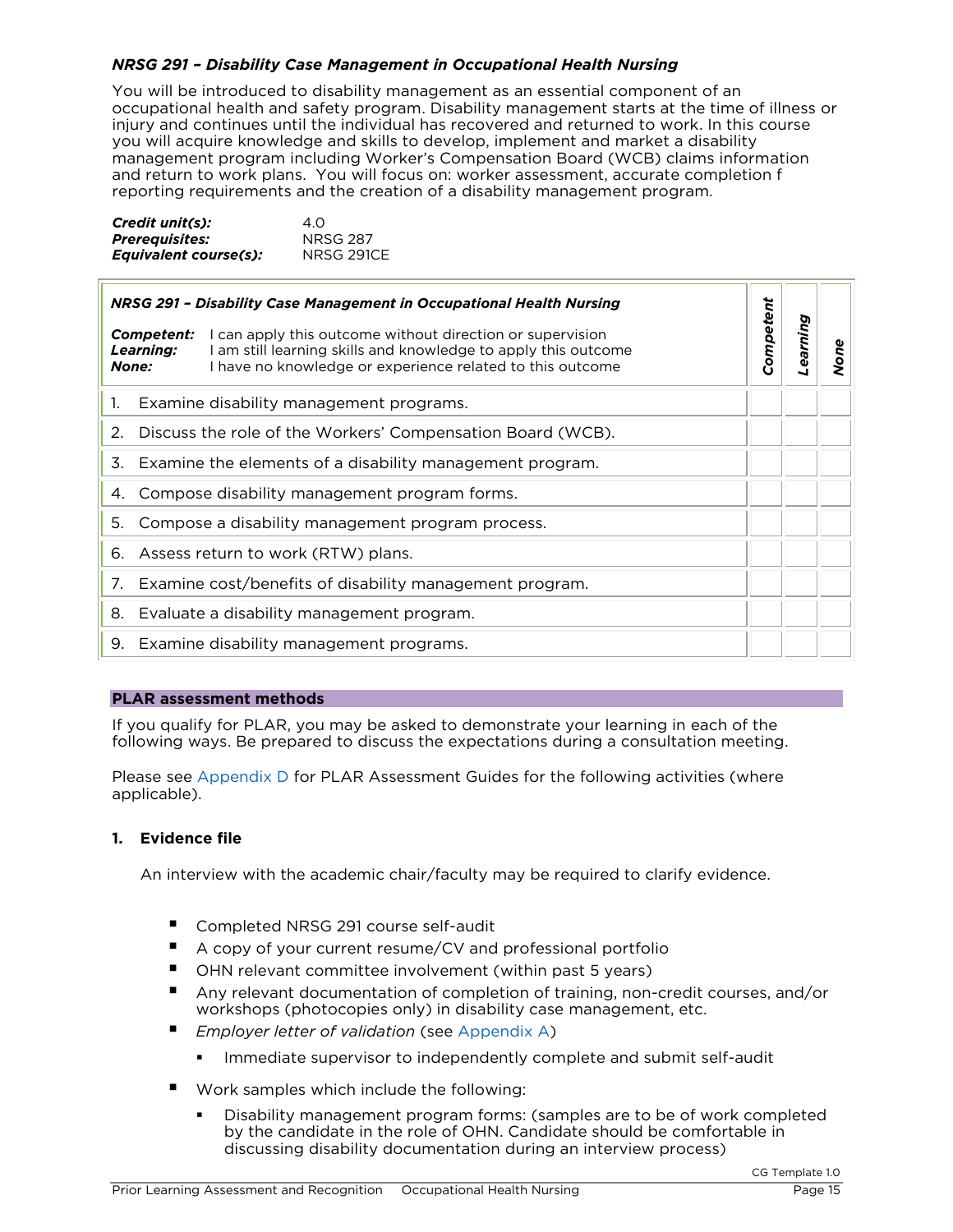- $\circ$  Employee needs assessment<br> $\circ$  Disability management and/o
- Disability management and/or return to work (RTW) policy and procedure
- o Job demands analysis form
- o Medical professional form letter<br>
o Return to work (RTW) release fo
- Return to work (RTW) release form
- Program development and evaluation that you led (examples of plans you have led may be discussed in the interview while ensuring client confidentiality is upheld). Please include  $3 - 5$  examples.
- **Please include 3 5 compares.**<br>Discuss the experience rating of your current employer, how it compares to the industry code, and how the rating level impacts the business (confidentiality of industry code, and how the rating level impacts the business (confidentiality of information submitted will be ensured). Minimum 2-page response.
- **EXAMPLE ENSURED SUBMITTED SUBMITTED**, MINIMUM 2-page response.<br>
Provide an example of a prevention activity/campaign that you developed and led<br>
to aid in employee attendance at work. Include an overview and summary of th to aid in employee attendance at work. Include an overview and summary of the activity (minimum 2 pages)
- **Executive summary outlining the role you have played in the disability**<br>management/ return to work program at your workplace (within the p. management/ return to work program at your workplace (within the past 5 years)<br>(minimum 2 pages)  $\sum_{i=1}^{n}$

#### **2. Case Study Exercises**

Mandatory completion (supervised at a test-site) of simulated/practical disability  $m_{\rm B}$  and lead a variety of workplace events. The candidate will participate in the role of the OHN and lead a variety of workplace events.

#### 3. Further Assessment **3. Further Assessment**

If there are gaps in the evidence file, an interview and/or challenge exam may be required to assess the gaps. to assess the gaps.

■ Interview<br>You will be asked specific questions regarding the learning outcomes cited in the self-assessment checklist above. Your interviewer is looking for answers which indicate your familiarity with the course content and the critical learning steps you must possess to obtain PLAR certification for this course. must possess to obtain PLAR certification for this course.

■ Challenge exam<br>If there are gaps in the Evidence file, a challenge exam may be required to assess  $\frac{1}{2}$  the caps in the Evidence file, a challenge example to assess the caps of  $\frac{1}{2}$ 

- 11 Septer<br>• Passing mark is 50% (however, student must maintain a 60% GPA to progress)<br>• Multiple choice, true/false, short answer
- Multiple choice, true/false, short answer

#### **Course Resources**

Candidates may find the following resources helpful while preparing for PLAR validation. Candidates may find the following resources helpful while preparing for PLAR validation.

Dyck, D.E.G. (2013). *Disability Management: Theory, Strategy & Industry Practice (5th ed.)*. Toronto, ON: Lexistence

Guzik, A. (2013). *Essentials for Occupational Health Nursing*. Danvers, MA: Wiley-Blackwell.

A current course reading list is available upon request.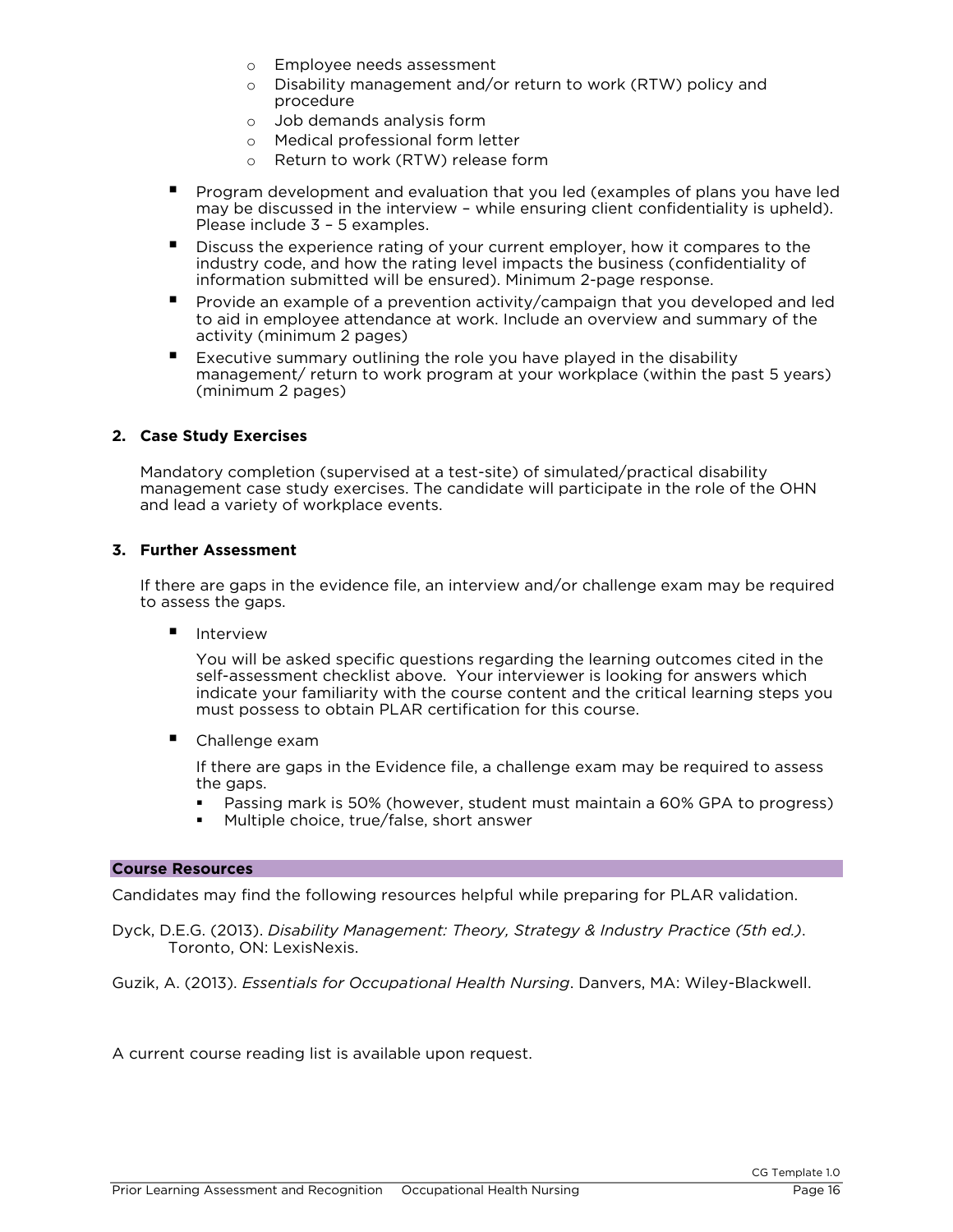# <span id="page-16-0"></span>*SFTY 201 – Managing Health and Safety Systems from an Occupational Health Nursing*

You will focus your studies on elements of organizational culture and behavior which directly impact the effectiveness of an occupational health and safety system. You will explore safety systems, safety culture, learning organizations, responsibility systems, legislation, risk management, accident causation, auditing program elements, and management theories related to health and safety. You will develop inspection and accident investigation skills. related to health and safety. You will develop inspection and accident investigation skills.

| Credit unit(s):       | .3.O            |
|-----------------------|-----------------|
| <b>Prerequisites:</b> | <b>NRSG 287</b> |
| Equivalent course(s): | SFTY 201CE      |
|                       |                 |

<span id="page-16-1"></span>

| SFTY 201 - Managing Health and Safety Systems from an Occupational Health Nursing<br><b>Perspective</b> |                                  |                                                                                                                                                                                          |           |         |   |
|---------------------------------------------------------------------------------------------------------|----------------------------------|------------------------------------------------------------------------------------------------------------------------------------------------------------------------------------------|-----------|---------|---|
|                                                                                                         | Competent:<br>Learning:<br>None: | I can apply this outcome without direction or supervision<br>I am still learning skills and knowledge to apply this outcome<br>I have no knowledge or experience related to this outcome | Competent | earning | č |
| 1.                                                                                                      |                                  | Examine components of the health and safety responsibility system.                                                                                                                       |           |         |   |
| 2.                                                                                                      |                                  | Interpret the legislative duties of workplace responsibility systems (WRS).                                                                                                              |           |         |   |
| 3.                                                                                                      |                                  | Evaluate core principles of world class health and safety systems.                                                                                                                       |           |         |   |
|                                                                                                         |                                  | 4. Evaluate health and safety risk management.                                                                                                                                           |           |         |   |
| 5.                                                                                                      | $(OH8S)$ .                       | Examine management theories relationship to occupational health and safety                                                                                                               |           |         |   |
|                                                                                                         |                                  | 6. Examine the value of safety management system audits.                                                                                                                                 |           |         |   |
| 7.                                                                                                      |                                  | Examine the elements of a safety system audit program.                                                                                                                                   |           |         |   |
|                                                                                                         |                                  | 8. Assess accident/incident investigation processes.                                                                                                                                     |           |         |   |

### **SFTY 201 - Practicum candidate declaration**

*(Please print)*

Candidate name \_\_\_\_\_\_\_\_\_\_\_\_\_\_\_\_\_\_\_\_\_\_\_\_\_\_\_\_\_\_\_\_\_\_\_\_\_\_\_\_\_\_\_\_\_\_\_\_\_\_\_\_\_\_\_\_\_\_\_\_\_\_\_

I decree that the information provided in the above self-audit (SFTY 201 - Managing Health & Safety Systems from an OHN Perspective) is true and accurate to my abilities in each of the stated bullets.

 $S_{\rm 25}$  and  $S_{\rm 25}$  and  $S_{\rm 25}$  are  $Z_{\rm 25}$  and  $Z_{\rm 25}$  are  $Z_{\rm 25}$  and  $Z_{\rm 25}$  are  $Z_{\rm 25}$  and  $Z_{\rm 25}$ 

**PLAR assessment methods**<br>If you qualify for PLAR, you may be asked to demonstrate your learning in each of the  $I_{\rm 1}$  following ways. Be prepared to discuss the expectations during a consultation meeting following [ways. Be prep](#page-29-1)ared to discuss the expectations during a consultation meeting.

Please see Appendix F for PLAR Assessment Guides for the following activities (where  $\overline{\phantom{a}}$ applicable).

#### **1. Evidence File (include the following)**

- SFTY 201 course self-audit
- A copy of your current resume/CV and professional portfolio
- OHN relevant committee involvement (within past 5 years)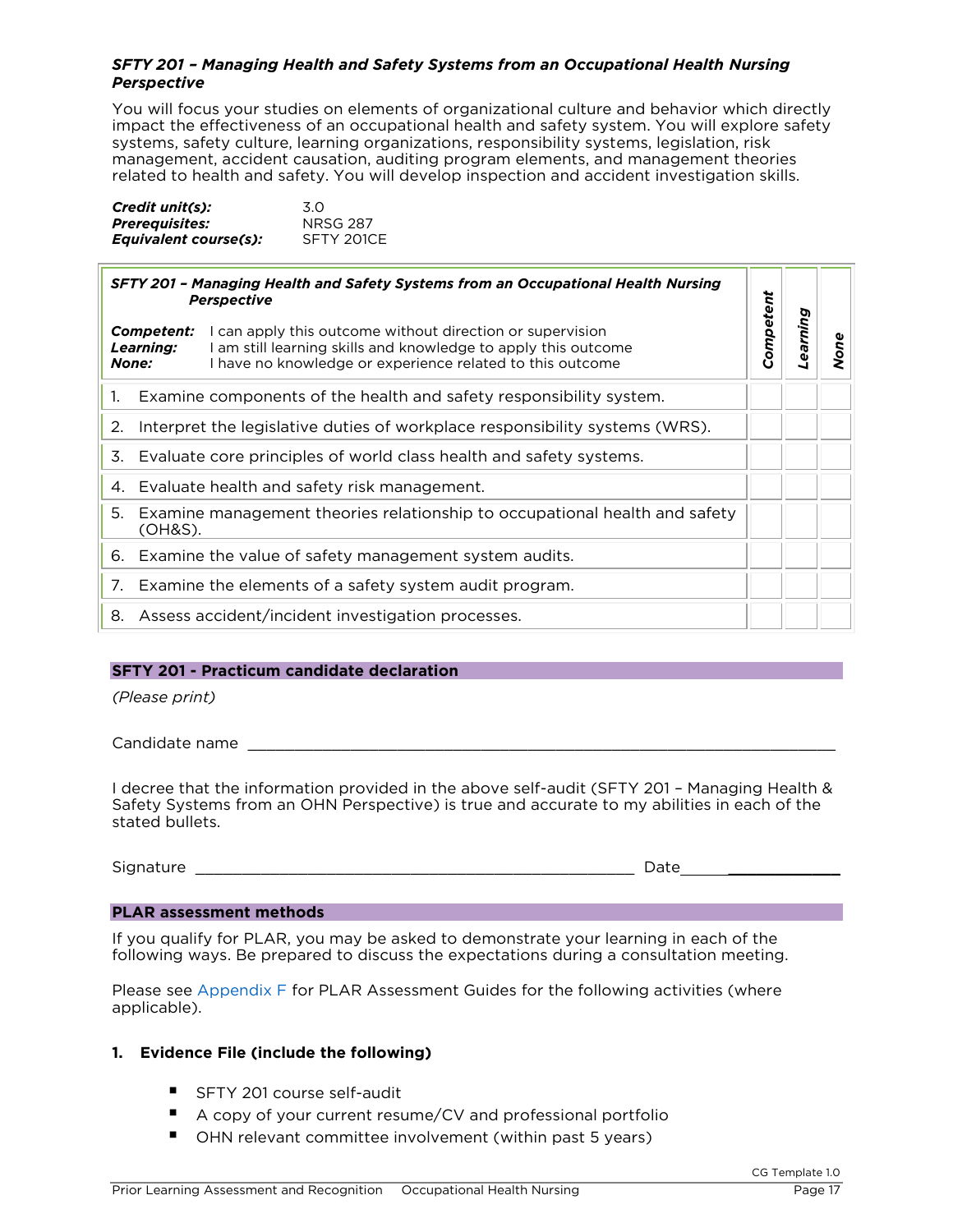- Any relevant documentation of training/certification in the areas of accident investigation and management, WHMIS, workplace responsibility systems, safety systems and cultures, auditing, etc.
- systems and cultures, auditing, etc.<br>
Copies of any policies and procedures, training programs, or other relevant data<br>
related to safety that you have developed in your role as an OHN (within the pas related to safety that you have developed in your role as an OHN (within the past
- **Employer letter of validation (see [Appendix A\)](#page-19-1)**<br>**Englepse lists away is a training and attacks aggregate**
- Immediate supervisor to independently complete and submit self-audit guide

### **2. Projects**

a) Simulated/Practical Case Study Exercise<br>You will complete a mandatory case study exercise (supervised at a test-site) where you will act as the OHN and consider the employees, employers, owners, workers, supplier, and OHC duties and responsibilities for a variety of workplace situations. supplier, and OHC duties and responsibilities for a variety of workplace situations.

b) Simulated Accident Investigation Assignment

You will complete a mandatory simulated accident investigation assignment where you will be asked to answer a variety of questions related to a simulated accident situation. You will be asked to: collect evidence, analyze the evidence, complete a  $\frac{1}{2}$  root cause analysis, write a final report, and take action root cause analysis, write a final report, and take action.

### **3. Further Assessment**

If there are gaps in the evidence file, an interview and/or challenge examing be required.<br>In assess the gaps, to assess the gaps.

■ Interview<br>You will be asked specific questions regarding the learning outcomes cited in the self-assessment checklist above. Your interviewer is looking for answers which indicate your familiarity with the course content and the critical learning steps you  $\frac{1}{100}$  in the content and the content and the course content and the course content and the critical learning steps you must possess to obtain PLAR certification for this course.

■ Challenge exam<br>If there are gaps in the Evidence file, a challenge exam may be required to assess If the are gaps in the Evidence file, a challenge examing be required to assess

- **The gapa**<br>**•** Passing mark is 50% (however, student must maintain a 60% GPA to progress)<br>• Multiple choice true/false short answer
- Multiple choice, true/false, short answer

#### **Course Resources Course Resources**

Candidates may find the following resources helpful while preparing for PLAR validation.

- Dyck, D. E. G. (2015). *Occupational health and safety: theory, strategy & industry practice* (3rd ed.). To exist the contract of the contract of the contract of the contract of the contract of the contract of
- WorkSafe Saskatchewan. (2015). *OHC training level 1: Committee manual.* Regina. SK: Queen`s Printer.
- WorkSafe Saskatchewan. (2015). *OHC training level 2: Incident investigations*. Regina, SK: Queen`s Printer.
- WorkSafe Saskatchewan. (2015). *OHC training level 2: Workplace inspections guide*. Regina, SK: Queen`s Printer.

Current Course Reading List Available Upon Request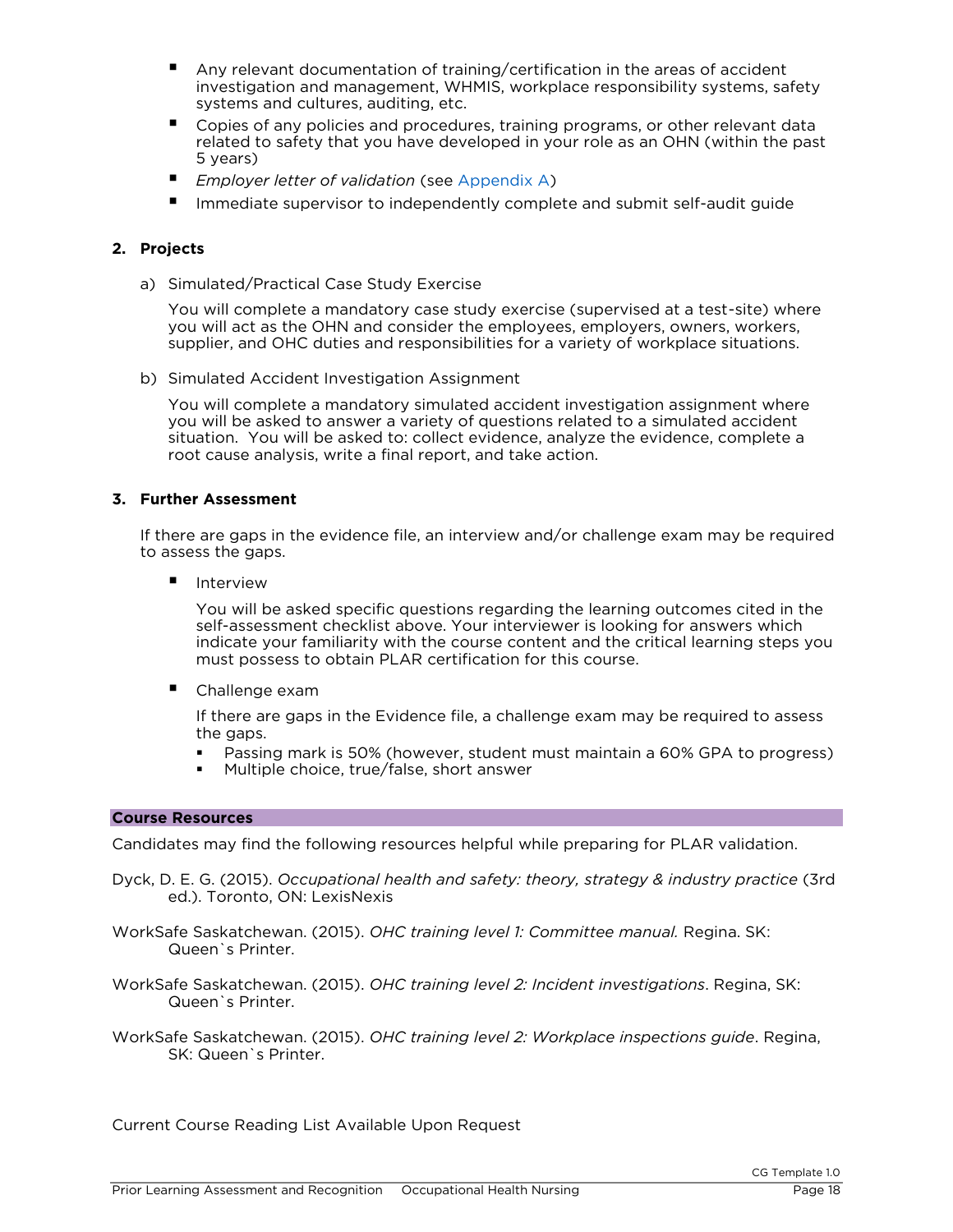# <span id="page-18-0"></span>**Occupational Health Nursing Post Graduate Certificate**

**Appendices**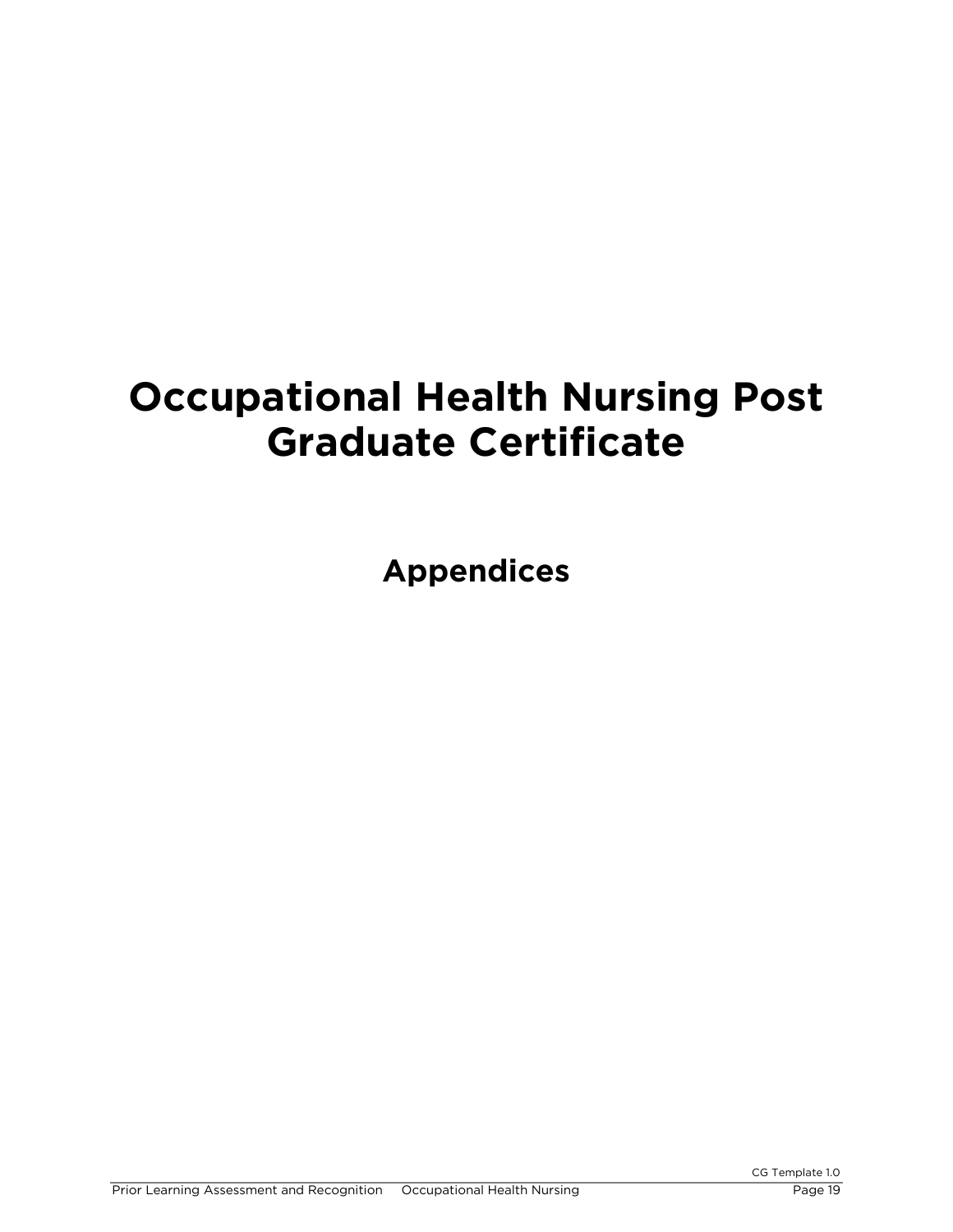<span id="page-19-1"></span><span id="page-19-0"></span>

| <b>Verification of employment</b>                                                                    | (Must be completed by Human Resources personnel)                 |  |  |  |  |  |  |
|------------------------------------------------------------------------------------------------------|------------------------------------------------------------------|--|--|--|--|--|--|
|                                                                                                      |                                                                  |  |  |  |  |  |  |
| has been employed with this organization<br>(name of candidate/employee)                             |                                                                  |  |  |  |  |  |  |
| from $\frac{1}{(date\ d/m/y)}$ to $\frac{1}{(date\ d/m/y)}$ . During this period of time, he/she has |                                                                  |  |  |  |  |  |  |
| completed the equivalent of _____ months full-time employment.                                       |                                                                  |  |  |  |  |  |  |
| Human resource staff:                                                                                |                                                                  |  |  |  |  |  |  |
| (name)                                                                                               | (position)                                                       |  |  |  |  |  |  |
| (signature)                                                                                          | (date)                                                           |  |  |  |  |  |  |
| Validation of skills & knowledge (Indirect-evidence) (Must be completed by direct supervisor)        |                                                                  |  |  |  |  |  |  |
|                                                                                                      |                                                                  |  |  |  |  |  |  |
| courses checked below:                                                                               |                                                                  |  |  |  |  |  |  |
| $\mathsf{L}$<br>NRSG 288 - Health Assessment & Health<br>Promotion for the OHN                       | LEAD 202 - Leadership & Team<br>$\Box$<br>Management in OHN      |  |  |  |  |  |  |
| NRSG 289 - Work Environments & Health 1                                                              | SFTY 201 - Managing Health & Safety<br>$\perp$<br>Systems in OHN |  |  |  |  |  |  |
| NRSG 291 - Disability Case Management in<br><b>OHN</b>                                               |                                                                  |  |  |  |  |  |  |
|                                                                                                      |                                                                  |  |  |  |  |  |  |
|                                                                                                      |                                                                  |  |  |  |  |  |  |
|                                                                                                      |                                                                  |  |  |  |  |  |  |
|                                                                                                      |                                                                  |  |  |  |  |  |  |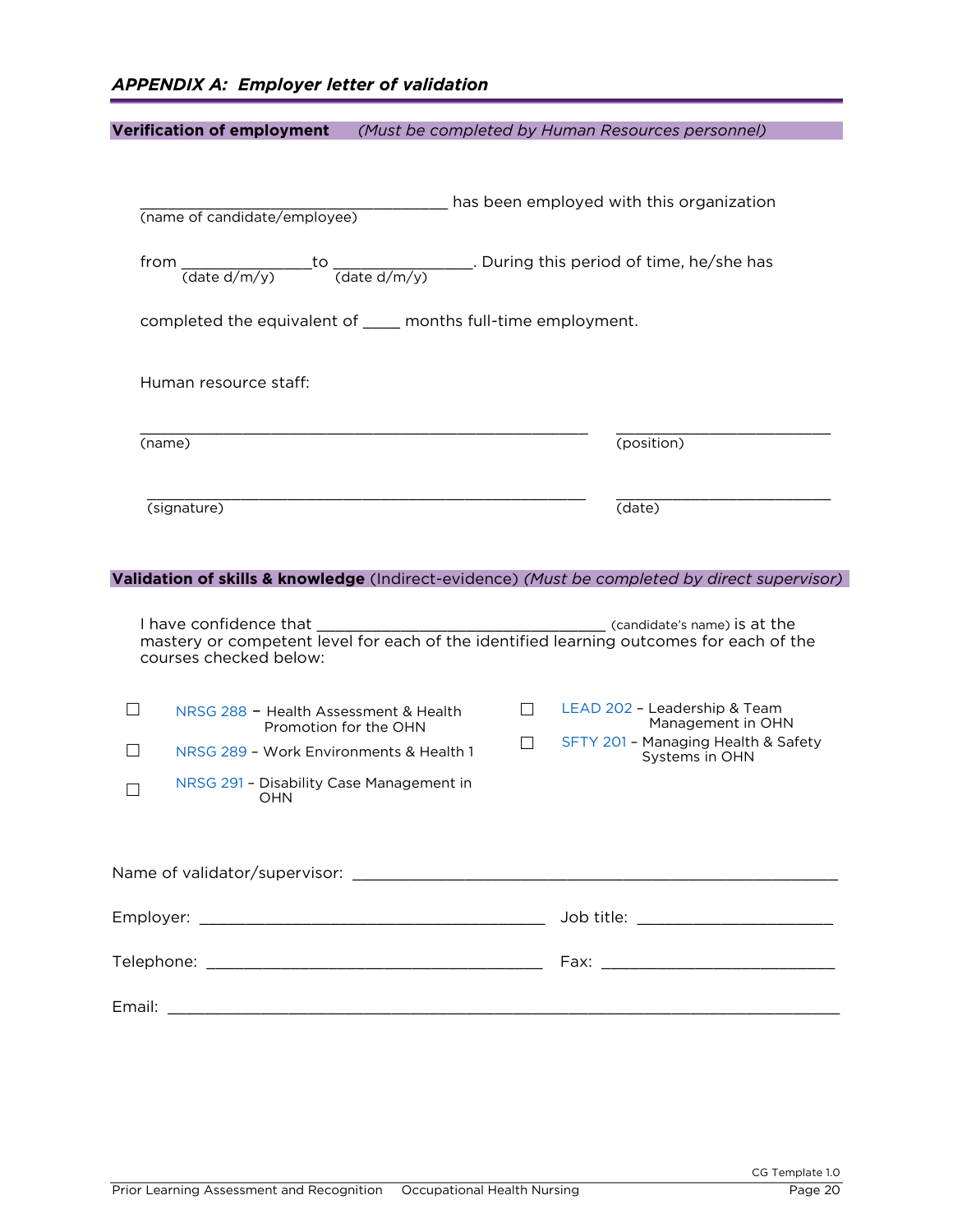| General comments regarding the candidate's performance (optional): |  |  |
|--------------------------------------------------------------------|--|--|
|                                                                    |  |  |

| letter of validation.                                                        | The information within this letter must be completed and printed on official letterhead indicating the<br>place of practice of the professional who is validating your self-audit. The supervisor or designate is<br>responsible for ensuring your self-audit accurately reflects your abilities in each area identified in the<br>self-audit tools. A copy of a signed and dated self-audit for each course must be included with the |
|------------------------------------------------------------------------------|----------------------------------------------------------------------------------------------------------------------------------------------------------------------------------------------------------------------------------------------------------------------------------------------------------------------------------------------------------------------------------------------------------------------------------------|
|                                                                              |                                                                                                                                                                                                                                                                                                                                                                                                                                        |
| The Letter of validation and copy of<br>the self-audit contains confidential | Academic Chair, Occupational Health Nursing Program                                                                                                                                                                                                                                                                                                                                                                                    |
| information and must be sent by the                                          | Saskatchewan Polytechnic Regina Campus<br>Room 934 4500 Wascana Parkway                                                                                                                                                                                                                                                                                                                                                                |
| employer/supervisor directly to:                                             | Regina, SK S4X 5X1                                                                                                                                                                                                                                                                                                                                                                                                                     |
|                                                                              |                                                                                                                                                                                                                                                                                                                                                                                                                                        |

\_\_\_\_\_\_\_\_\_\_\_\_\_\_\_\_\_\_\_\_\_\_\_\_\_\_\_\_\_\_\_\_\_\_\_\_\_\_\_\_\_\_\_\_\_\_\_\_\_\_\_\_\_\_\_\_\_\_\_\_\_\_\_\_\_\_\_\_\_\_\_\_\_\_\_\_\_\_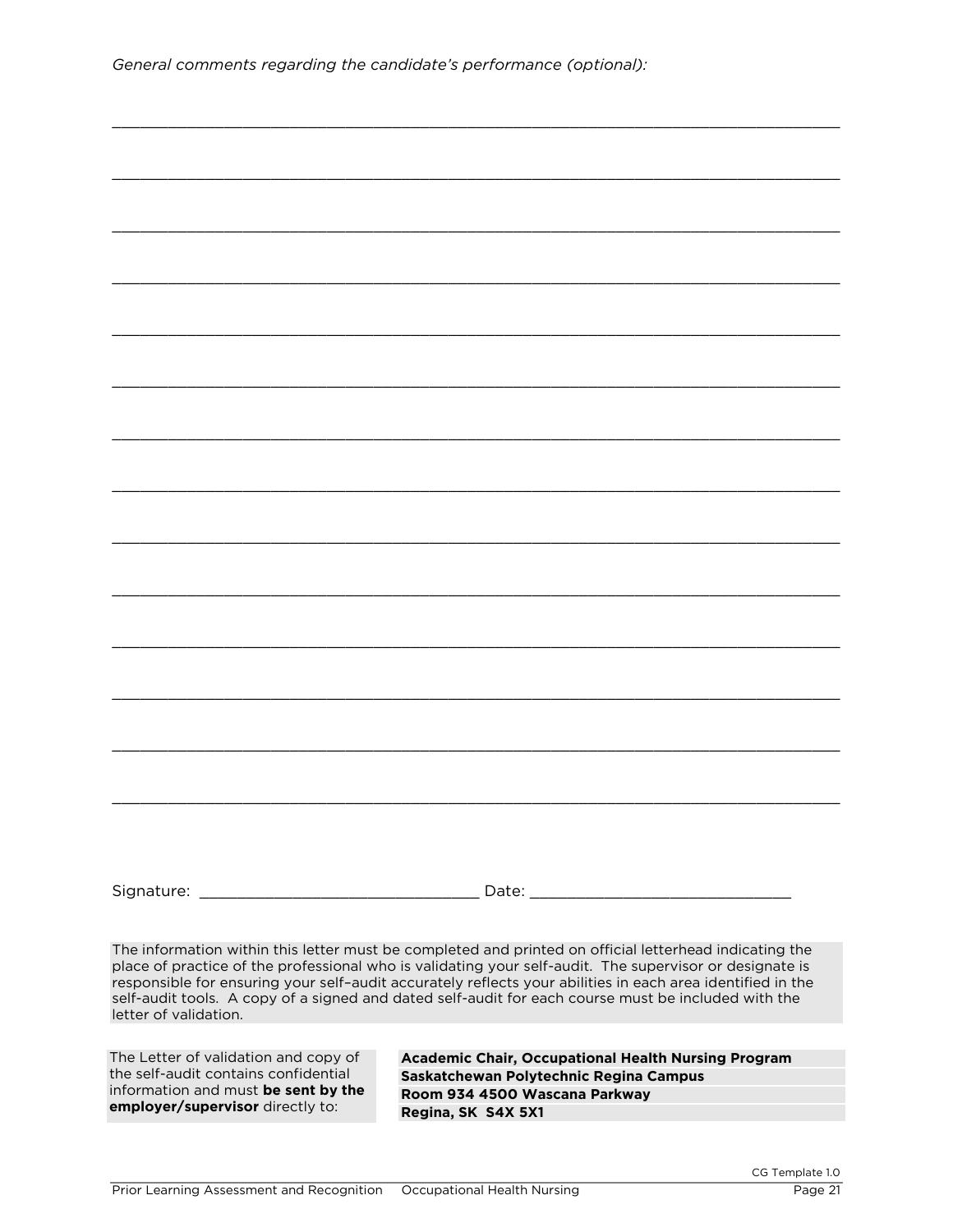### <span id="page-21-1"></span><span id="page-21-0"></span>*APPENDIX B: NRSG 288 – PLAR Assessment Guide*

PLAR candidates for the challenge of NRSG 288 must complete a self-assessment and also have the course self-audit form completed by their direct supervisor/employer. The supervisor/employer is responsible for ensuring the Employer Validation Checklist accurately supervisory is responsible for example for ensuring the Employer Valuation Checklist accurately reflects your abilities in each area identified.

### **NRSG 288 – Health assessment and Health Promotion for the OHN Assessment Guide for Evidence File**

PLAR candidate name: \_\_\_\_\_\_\_\_\_\_\_\_\_\_\_\_\_\_\_\_\_\_\_\_\_\_\_\_\_\_\_\_\_\_\_\_\_\_\_\_\_\_\_\_\_\_\_\_\_\_\_\_\_\_\_\_\_\_

**You must obtain an average of mastered or competent for success in this evaluation.**

#### **5 = Mastered 4 = Competent 3 = Functional 2 = Learning 1 = None**

| <b>Category</b> | <b>Criteria</b>                                                                                                                                                                                                 | 5 |  |  |
|-----------------|-----------------------------------------------------------------------------------------------------------------------------------------------------------------------------------------------------------------|---|--|--|
|                 | De-identified copy of a client assessment for the<br>identified systems/health status areas                                                                                                                     |   |  |  |
|                 | Demonstration of KSAs (knowledge, skills and<br>attitudes) required to complete each<br>assessment/activity and an understanding of the<br>progressive steps required to complete a<br>comprehensive assessment |   |  |  |
| Assessment      | Accurate completion of employer specific templates                                                                                                                                                              |   |  |  |
|                 | Demonstrates problem solving abilities                                                                                                                                                                          |   |  |  |
|                 | Ability to probe for information                                                                                                                                                                                |   |  |  |
|                 | Identifies health and safety risks                                                                                                                                                                              |   |  |  |
|                 | Understands and works within scope of practice for<br>the OHN/own skill level                                                                                                                                   |   |  |  |
|                 | Collaborates with other health team members                                                                                                                                                                     |   |  |  |
|                 | Overall preparedness                                                                                                                                                                                            |   |  |  |

\_\_\_\_\_\_\_\_\_\_\_\_\_\_\_\_\_\_\_\_\_\_\_\_\_\_\_\_\_\_\_\_\_\_\_\_\_\_\_\_\_\_\_\_\_\_\_\_\_\_\_\_\_\_\_\_\_\_\_\_\_\_\_\_\_\_\_\_\_\_\_\_\_\_\_\_\_\_

\_\_\_\_\_\_\_\_\_\_\_\_\_\_\_\_\_\_\_\_\_\_\_\_\_\_\_\_\_\_\_\_\_\_\_\_\_\_\_\_\_\_\_\_\_\_\_\_\_\_\_\_\_\_\_\_\_\_\_\_\_\_\_\_\_\_\_\_\_\_\_\_\_\_\_\_\_\_

\_\_\_\_\_\_\_\_\_\_\_\_\_\_\_\_\_\_\_\_\_\_\_\_\_\_\_\_\_\_\_\_\_\_\_\_\_\_\_\_\_\_\_\_\_\_\_\_\_\_\_\_\_\_\_\_\_\_\_\_\_\_\_\_\_\_\_\_\_\_\_\_\_\_\_\_\_\_

\_\_\_\_\_\_\_\_\_\_\_\_\_\_\_\_\_\_\_\_\_\_\_\_\_\_\_\_\_\_\_\_\_\_\_\_\_\_\_\_\_\_\_\_\_\_\_\_\_\_\_\_\_\_\_\_\_\_\_\_\_\_\_\_\_\_\_\_\_\_\_\_\_\_\_\_\_\_

\_\_\_\_\_\_\_\_\_\_\_\_\_\_\_\_\_\_\_\_\_\_\_\_\_\_\_\_\_\_\_\_\_\_\_\_\_\_\_\_\_\_\_\_\_\_\_\_\_\_\_\_\_\_\_\_\_\_\_\_\_\_\_\_\_\_\_\_\_\_\_\_\_\_\_\_\_\_

#### **Average mark: \_\_\_\_\_\_\_\_\_**

Comments: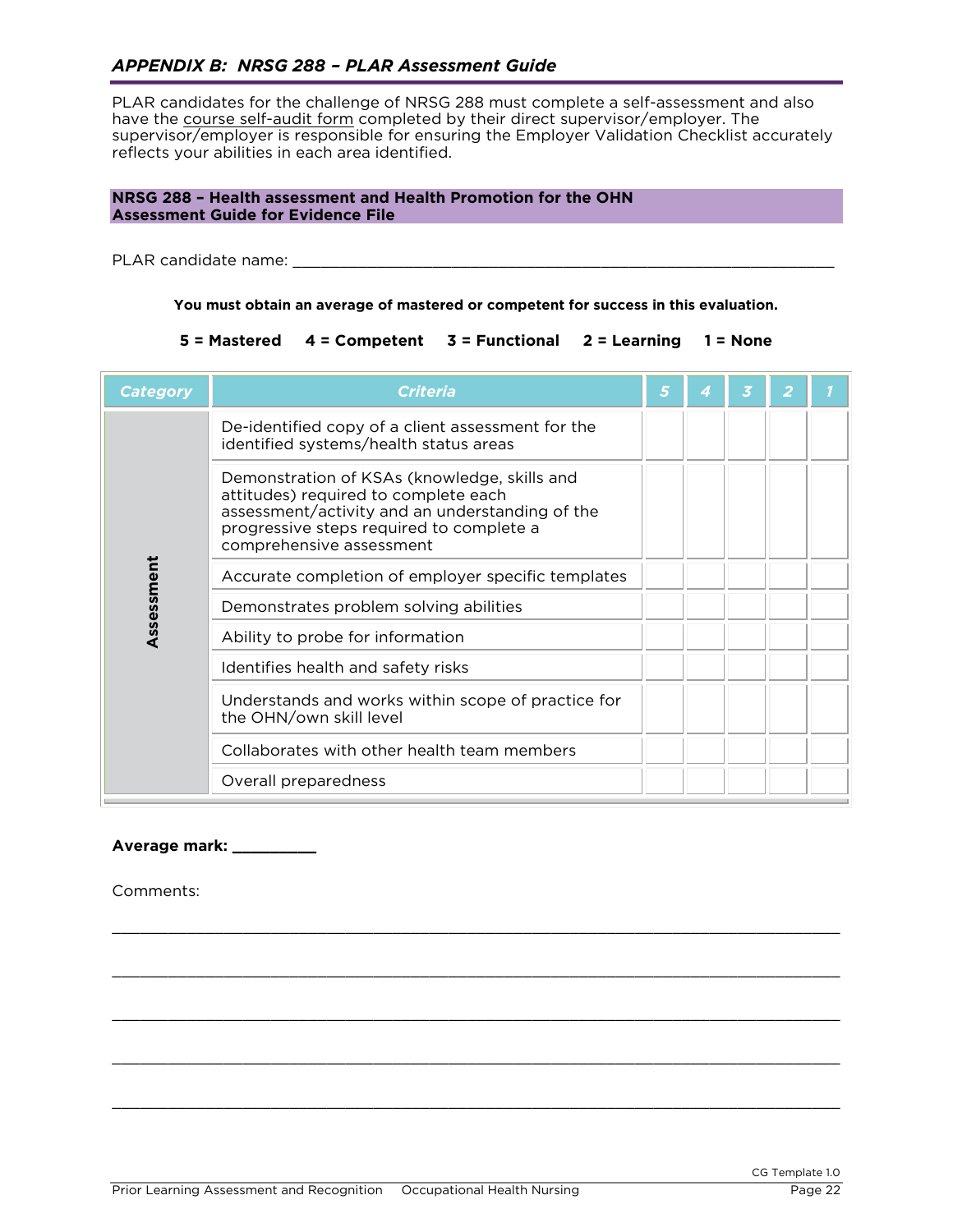### **NRSG 288 PROMOTION CONTROLLER CONSIDERED ASSESSMENT AND HEALTH ASSESSMENT AND HEALTH PROPERTY OF THE ONLY THE ONLY THE ONLY THE ONLY THE ONLY THE CONSIDERED ASSESSMENT AND THE ONLY THE ONLY THE ONLY THE ONLY THE ONLY THE Assessment guide for health promotion activity**

 $P$  are candidate name:  $\frac{1}{2}$  and  $\frac{1}{2}$  and  $\frac{1}{2}$  and  $\frac{1}{2}$  and  $\frac{1}{2}$  and  $\frac{1}{2}$  and  $\frac{1}{2}$  and  $\frac{1}{2}$  and  $\frac{1}{2}$  and  $\frac{1}{2}$  and  $\frac{1}{2}$  and  $\frac{1}{2}$  and  $\frac{1}{2}$  and  $\frac{1}{2}$  and

 $\overline{a}$ 

#### **You must obtain an average of mastered or competent for success in this evaluation.**

**5 = Mastered 4 = Competent 3 = Functional 2 = Learning 1 = None**

| <b>Criteria</b>                                                                                         | <b>Comments</b> | 5 | 4 | $\overline{3}$ | $\overline{2}$ |  |
|---------------------------------------------------------------------------------------------------------|-----------------|---|---|----------------|----------------|--|
| Message is clear                                                                                        |                 |   |   |                |                |  |
| Message is relevant to OH&S<br>and OHN                                                                  |                 |   |   |                |                |  |
| Attracted attention at first<br>glance                                                                  |                 |   |   |                |                |  |
| Contains valuable information                                                                           |                 |   |   |                |                |  |
| Good illustration/lay out                                                                               |                 |   |   |                |                |  |
| Content acknowledges<br>experts and resources (prn)                                                     |                 |   |   |                |                |  |
| Demonstrates knowledge and<br>use of adult education<br>principles                                      |                 |   |   |                |                |  |
| Content is believable and<br>written with a 'WIIFM' (what's<br>in it for me) format                     |                 |   |   |                |                |  |
| Report is well organized,<br>grammar and spelling are<br>accurate, and writing is easy<br>to understand |                 |   |   |                |                |  |
| Gave me new things to think<br>about                                                                    |                 |   |   |                |                |  |

### **Total mark: \_\_\_\_\_\_\_\_\_\_\_\_\_\_**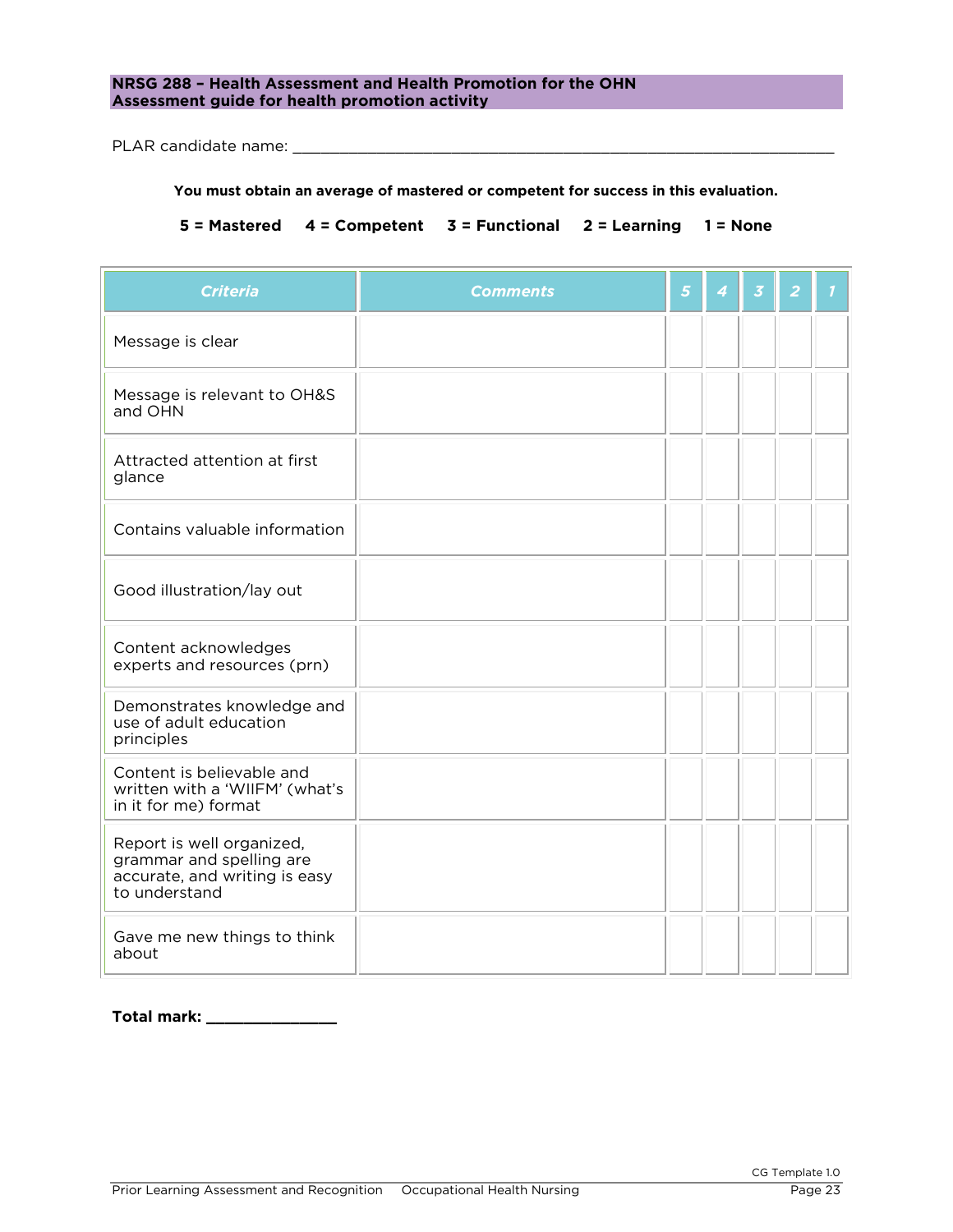### **NRSG 288 – Health Assessment and Health Promotion for the OHN Assessment guide for portfolio**

PLAR candidate name: \_\_\_\_\_\_\_\_\_\_\_\_\_\_\_\_\_\_\_\_\_\_\_\_\_\_\_\_\_\_\_\_\_\_\_\_\_\_\_\_\_\_\_\_\_\_\_\_\_\_\_\_\_\_\_\_\_\_

#### **You must obtain an average of mastered or competent for success in this evaluation.**

**5 = Mastered 4 = Competent 3 = Functional 2 = Learning 1 = None**

| <b>Criteria</b>           | <b>Comments</b> | 5 | 4 | 3 | 2 |  |
|---------------------------|-----------------|---|---|---|---|--|
| Accurate table of content |                 |   |   |   |   |  |
| Complete resume/CV        |                 |   |   |   |   |  |
| Two letters of reference  |                 |   |   |   |   |  |
| Copies of certificates    |                 |   |   |   |   |  |
| Volunteer work            |                 |   |   |   |   |  |
| Daily responsibilities    |                 |   |   |   |   |  |
| Career goal plans         |                 |   |   |   |   |  |
| <b>Education plans</b>    |                 |   |   |   |   |  |
| Work samples              |                 |   |   |   |   |  |
| Skills inventory          |                 |   |   |   |   |  |

\_\_\_\_\_\_\_\_\_\_\_\_\_\_\_\_\_\_\_\_\_\_\_\_\_\_\_\_\_\_\_\_\_\_\_\_\_\_\_\_\_\_\_\_\_\_\_\_\_\_\_\_\_\_\_\_\_\_\_\_\_\_\_\_\_\_\_\_\_\_\_\_\_\_\_\_\_\_

\_\_\_\_\_\_\_\_\_\_\_\_\_\_\_\_\_\_\_\_\_\_\_\_\_\_\_\_\_\_\_\_\_\_\_\_\_\_\_\_\_\_\_\_\_\_\_\_\_\_\_\_\_\_\_\_\_\_\_\_\_\_\_\_\_\_\_\_\_\_\_\_\_\_\_\_\_\_

\_\_\_\_\_\_\_\_\_\_\_\_\_\_\_\_\_\_\_\_\_\_\_\_\_\_\_\_\_\_\_\_\_\_\_\_\_\_\_\_\_\_\_\_\_\_\_\_\_\_\_\_\_\_\_\_\_\_\_\_\_\_\_\_\_\_\_\_\_\_\_\_\_\_\_\_\_\_

\_\_\_\_\_\_\_\_\_\_\_\_\_\_\_\_\_\_\_\_\_\_\_\_\_\_\_\_\_\_\_\_\_\_\_\_\_\_\_\_\_\_\_\_\_\_\_\_\_\_\_\_\_\_\_\_\_\_\_\_\_\_\_\_\_\_\_\_\_\_\_\_\_\_\_\_\_\_

\_\_\_\_\_\_\_\_\_\_\_\_\_\_\_\_\_\_\_\_\_\_\_\_\_\_\_\_\_\_\_\_\_\_\_\_\_\_\_\_\_\_\_\_\_\_\_\_\_\_\_\_\_\_\_\_\_\_\_\_\_\_\_\_\_\_\_\_\_\_\_\_\_\_\_\_\_\_

#### **Total mark: \_\_\_\_\_\_\_\_\_\_\_\_\_\_**

Comments: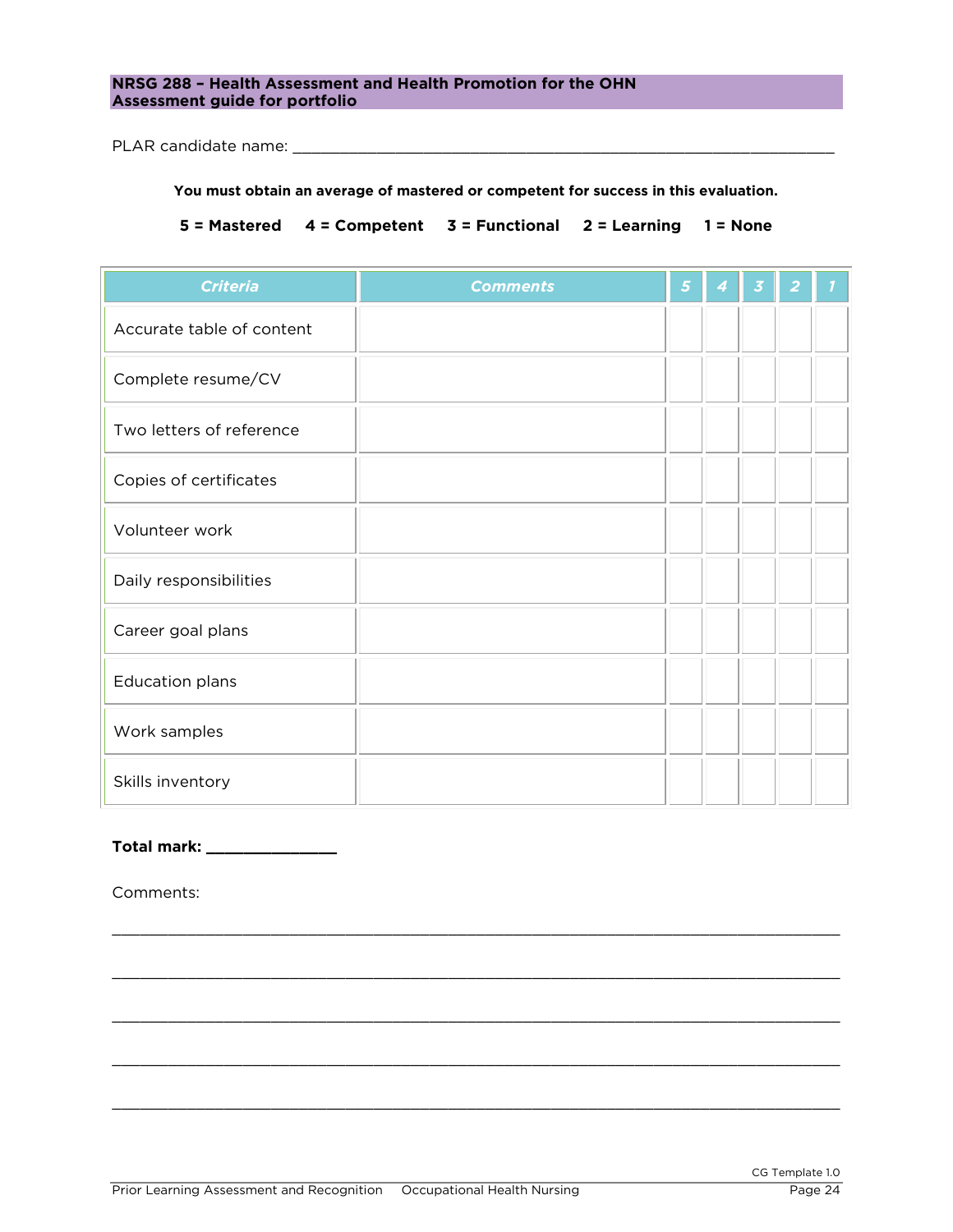### <span id="page-24-1"></span><span id="page-24-0"></span>*APPENDIX C: NRSG 289 – Work Environments and Health 1*

PLAR candidates for the challenge of NRSG 289 must complete a self-assessment and also have the course self-audit form completed by their direct supervisor/employer. The supervisor/employer is responsible for ensuring the Employer Validation Checklist accurately supervisory is responsible for example for ensuring the Employer Value of the Employer Value of the Employer is responsible for each area identified. reflects your abilities in each area identified.

#### NRSG 289 - Work Environments and Health 1 **Assessment Guide for Evidence File Assessment Guide for Evidence File**

PLAR candidate name: \_\_\_\_\_\_\_\_\_\_\_\_\_\_\_\_\_\_\_\_\_\_\_\_\_\_\_\_\_\_\_\_\_\_\_\_\_\_\_\_\_\_\_\_\_\_\_\_\_\_\_\_\_\_\_\_\_\_

**You must obtain an average of mastered or competent for success in this evaluation.**

**5 = Mastered 4 = Competent 3 = Functional 2 = Learning 1 = None**

| <b>Category</b> | <b>Criteria</b>                                                                                                    | 5 | 4 | 3 |  |
|-----------------|--------------------------------------------------------------------------------------------------------------------|---|---|---|--|
|                 | Ability to identify hazards and complete risk<br>assessments                                                       |   |   |   |  |
|                 | Demonstration of KSAs (knowledge, skills and<br>attitudes) required of an OHN related to the hazards<br>identified |   |   |   |  |
|                 | De-identified copy of a client assessment/treatment<br>plan for the identified hazard areas                        |   |   |   |  |
|                 | Accurate completion of employer specific templates                                                                 |   |   |   |  |
| Assessment      | Demonstrates problem solving abilities                                                                             |   |   |   |  |
|                 | Ability to probe for information                                                                                   |   |   |   |  |
|                 | Demonstrates an understandings of controls and<br>testing procedures                                               |   |   |   |  |
|                 | Able to identify and implement controls                                                                            |   |   |   |  |
|                 | Understands and works within scope of practice for<br>the OHN/own skill level                                      |   |   |   |  |
|                 | Collaborates with other health team members                                                                        |   |   |   |  |
|                 | Overall preparedness                                                                                               |   |   |   |  |

\_\_\_\_\_\_\_\_\_\_\_\_\_\_\_\_\_\_\_\_\_\_\_\_\_\_\_\_\_\_\_\_\_\_\_\_\_\_\_\_\_\_\_\_\_\_\_\_\_\_\_\_\_\_\_\_\_\_\_\_\_\_\_\_\_\_\_\_\_\_\_\_\_\_\_\_\_\_

\_\_\_\_\_\_\_\_\_\_\_\_\_\_\_\_\_\_\_\_\_\_\_\_\_\_\_\_\_\_\_\_\_\_\_\_\_\_\_\_\_\_\_\_\_\_\_\_\_\_\_\_\_\_\_\_\_\_\_\_\_\_\_\_\_\_\_\_\_\_\_\_\_\_\_\_\_\_

\_\_\_\_\_\_\_\_\_\_\_\_\_\_\_\_\_\_\_\_\_\_\_\_\_\_\_\_\_\_\_\_\_\_\_\_\_\_\_\_\_\_\_\_\_\_\_\_\_\_\_\_\_\_\_\_\_\_\_\_\_\_\_\_\_\_\_\_\_\_\_\_\_\_\_\_\_\_

\_\_\_\_\_\_\_\_\_\_\_\_\_\_\_\_\_\_\_\_\_\_\_\_\_\_\_\_\_\_\_\_\_\_\_\_\_\_\_\_\_\_\_\_\_\_\_\_\_\_\_\_\_\_\_\_\_\_\_\_\_\_\_\_\_\_\_\_\_\_\_\_\_\_\_\_\_\_

### **Average mark: \_\_\_\_\_\_\_\_\_**

Comments: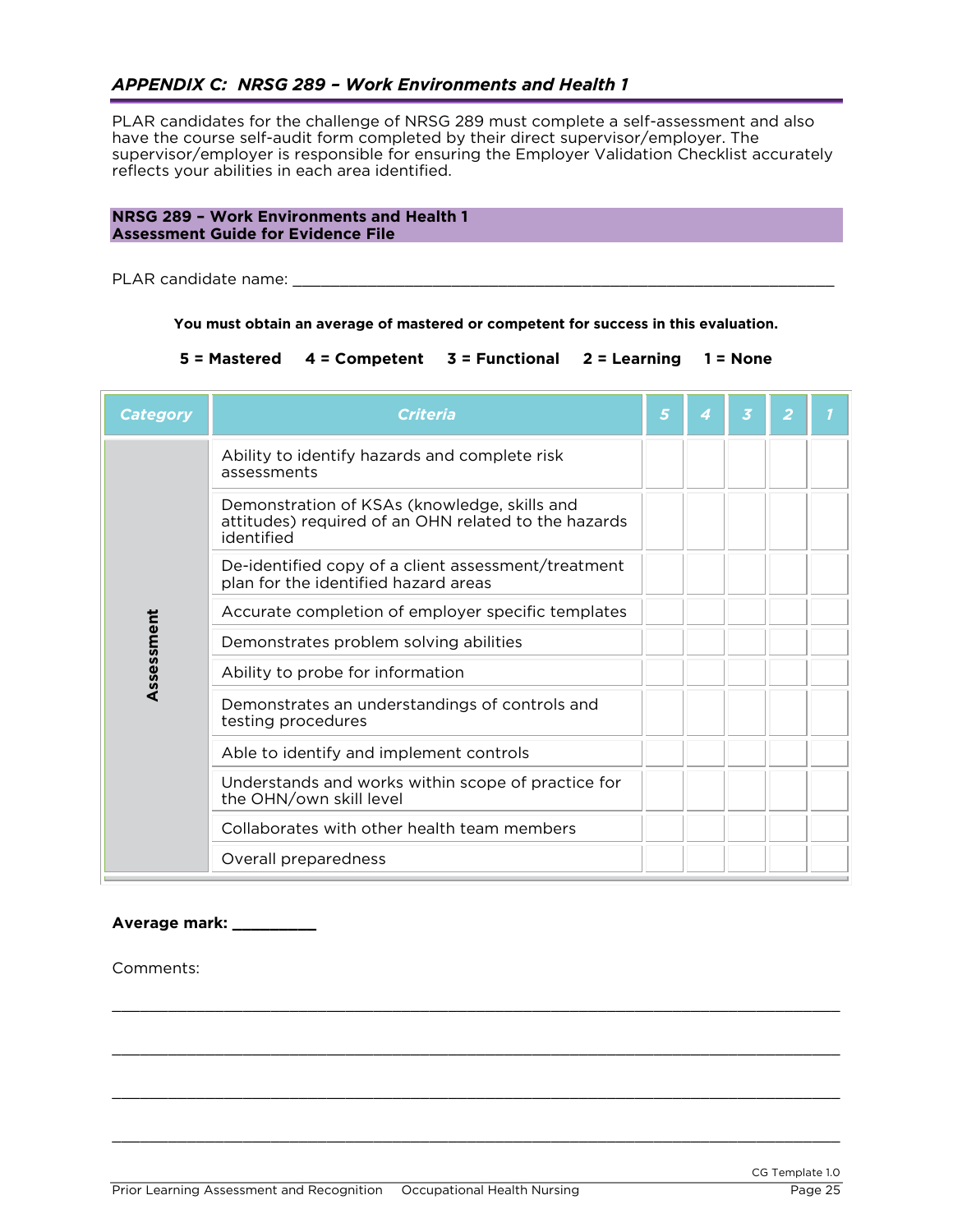### **Assessment Guide for Simulated Case Study E Assessment Guide for Simulated Case Study Exercise**

PLAR candidate name: \_\_\_\_\_\_\_\_\_\_\_\_\_\_\_\_\_\_\_\_\_\_\_\_\_\_\_\_\_\_\_\_\_\_\_\_\_\_\_\_\_\_\_\_\_\_\_\_\_\_\_\_\_\_\_\_\_\_

#### **You must obtain an average of mastered or competent for success in this evaluation.**

|    | Mastery:<br>Competent:<br><b>Functional:</b><br>Learning:<br>None:           | Is able to demonstrate it well enough to teach it to someone else.<br>Can work independently to apply the outcome.<br>Needs some assistance in using the outcome.<br>Is developing skills and knowledge for this area.<br>Has no experience with the outcome. | Mastery | Competent | Functional | earning | None |
|----|------------------------------------------------------------------------------|---------------------------------------------------------------------------------------------------------------------------------------------------------------------------------------------------------------------------------------------------------------|---------|-----------|------------|---------|------|
| 1. |                                                                              | Accurately identifies the hazard                                                                                                                                                                                                                              |         |           |            |         |      |
| 2. |                                                                              | Completes a comprehensive client assessment                                                                                                                                                                                                                   |         |           |            |         |      |
| 3. | Adheres to company policy/understands employer roles and<br>responsibilities |                                                                                                                                                                                                                                                               |         |           |            |         |      |
|    | 4. Identifies and acts upon 'teachable moments'                              |                                                                                                                                                                                                                                                               |         |           |            |         |      |
| 5. |                                                                              | Adheres to OHN standards                                                                                                                                                                                                                                      |         |           |            |         |      |
| 6. | practice                                                                     | Identifies and acts within own level of competence and scope of                                                                                                                                                                                               |         |           |            |         |      |
| 7. |                                                                              | Collaborates with other HCPs as needed                                                                                                                                                                                                                        |         |           |            |         |      |
|    |                                                                              | 8. Understands OHN role in assessing, planning, diagnosing,<br>implementation and evaluation of hazards                                                                                                                                                       |         |           |            |         |      |

\_\_\_\_\_\_\_\_\_\_\_\_\_\_\_\_\_\_\_\_\_\_\_\_\_\_\_\_\_\_\_\_\_\_\_\_\_\_\_\_\_\_\_\_\_\_\_\_\_\_\_\_\_\_\_\_\_\_\_\_\_\_\_\_\_\_\_\_\_\_\_\_\_\_\_\_\_\_

\_\_\_\_\_\_\_\_\_\_\_\_\_\_\_\_\_\_\_\_\_\_\_\_\_\_\_\_\_\_\_\_\_\_\_\_\_\_\_\_\_\_\_\_\_\_\_\_\_\_\_\_\_\_\_\_\_\_\_\_\_\_\_\_\_\_\_\_\_\_\_\_\_\_\_\_\_\_

\_\_\_\_\_\_\_\_\_\_\_\_\_\_\_\_\_\_\_\_\_\_\_\_\_\_\_\_\_\_\_\_\_\_\_\_\_\_\_\_\_\_\_\_\_\_\_\_\_\_\_\_\_\_\_\_\_\_\_\_\_\_\_\_\_\_\_\_\_\_\_\_\_\_\_\_\_\_

\_\_\_\_\_\_\_\_\_\_\_\_\_\_\_\_\_\_\_\_\_\_\_\_\_\_\_\_\_\_\_\_\_\_\_\_\_\_\_\_\_\_\_\_\_\_\_\_\_\_\_\_\_\_\_\_\_\_\_\_\_\_\_\_\_\_\_\_\_\_\_\_\_\_\_\_\_\_

\_\_\_\_\_\_\_\_\_\_\_\_\_\_\_\_\_\_\_\_\_\_\_\_\_\_\_\_\_\_\_\_\_\_\_\_\_\_\_\_\_\_\_\_\_\_\_\_\_\_\_\_\_\_\_\_\_\_\_\_\_\_\_\_\_\_\_\_\_\_\_\_\_\_\_\_\_\_

\_\_\_\_\_\_\_\_\_\_\_\_\_\_\_\_\_\_\_\_\_\_\_\_\_\_\_\_\_\_\_\_\_\_\_\_\_\_\_\_\_\_\_\_\_\_\_\_\_\_\_\_\_\_\_\_\_\_\_\_\_\_\_\_\_\_\_\_\_\_\_\_\_\_\_\_\_\_

**Average mark: \_\_\_\_\_\_\_\_\_**

Comments: Comments:

# **NRSG 289 – Work Environments and Health 1**

**Guide for Professional Portfolio** Please see guidelines provided for professional portfolios in NRSG 288 (above)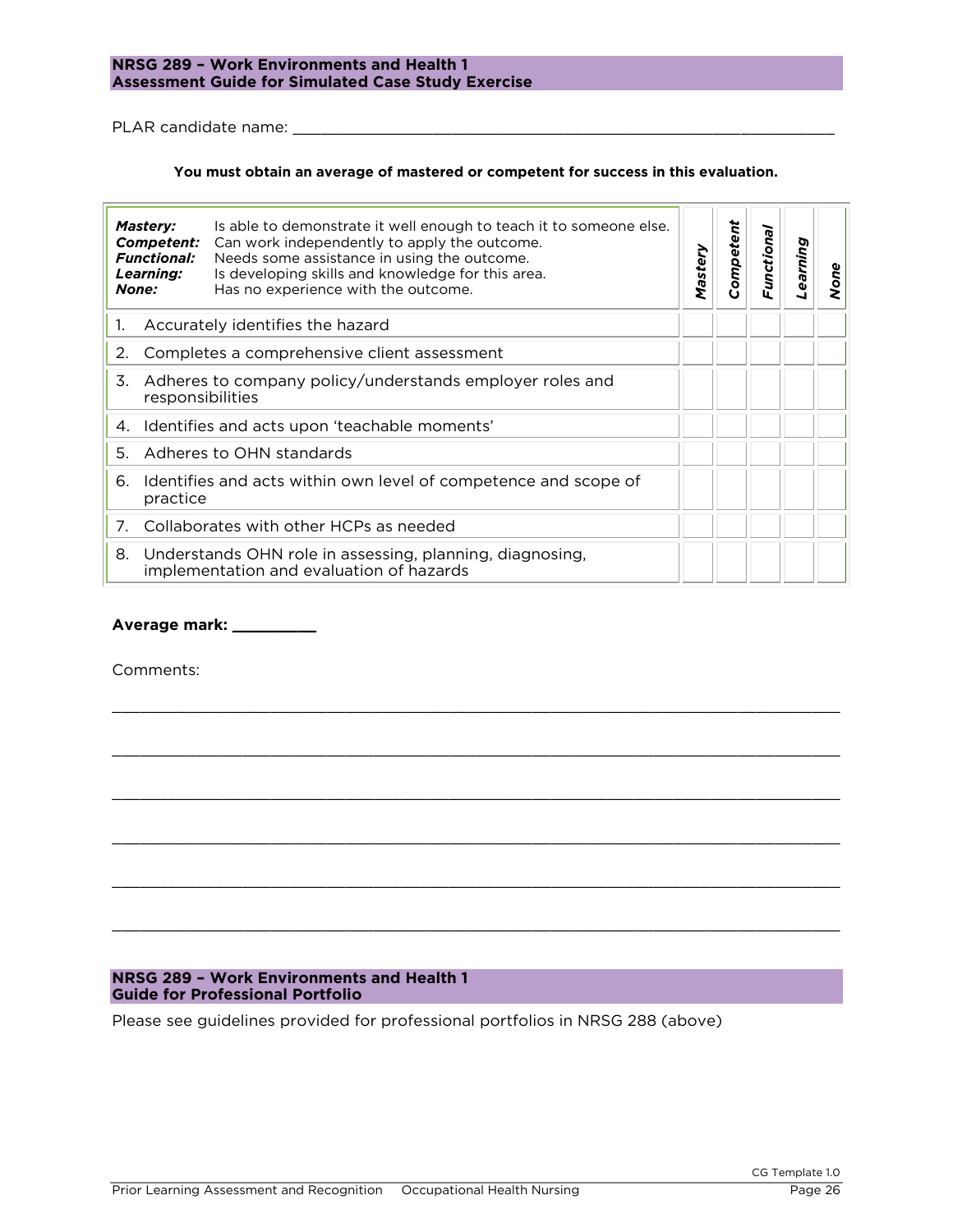<span id="page-26-0"></span>PLAR candidates for the challenge of NRSG 291 must complete a self-assessment and also have the course self-audit form completed by their direct supervisor/employer. The supervisor/employer is responsible for ensuring the Employer Validation Checklist accurately supervisory is responsible for example for ensuring the Employer Valuation Checklist accurately reflects your abilities in each area identified.

### **NRSG 291 – Disability Case Management in OHN Assessment Guide for Evidence File**

PLAR candidate name: \_\_\_\_\_\_\_\_\_\_\_\_\_\_\_\_\_\_\_\_\_\_\_\_\_\_\_\_\_\_\_\_\_\_\_\_\_\_\_\_\_\_\_\_\_\_\_\_\_\_\_\_\_\_\_\_\_\_

#### <span id="page-26-1"></span>**You must obtain an average of mastered or competent for success in this evaluation.**

#### **5 = Mastered 4 = Competent 3 = Functional 2 = Learning 1 = None**

| <b>Category</b> | <b>Criteria</b>                                                                                                                                                                       | 5 | 4 |  |  |
|-----------------|---------------------------------------------------------------------------------------------------------------------------------------------------------------------------------------|---|---|--|--|
|                 | Works with key internal and external stakeholders in<br>the Disability Management (DM) and Return to Work<br>(RTW) field                                                              |   |   |  |  |
|                 | Shows understanding of worker and employer rights<br>and responsibilities to the DM/RTW programming<br>onsite                                                                         |   |   |  |  |
|                 | Deals directly with WCB claims                                                                                                                                                        |   |   |  |  |
|                 | Develops or revises in-house DM/RTW training<br>programs and/or documents<br>Demonstrates a clear understanding of the elements<br>of injury prevention and employee support programs |   |   |  |  |
| Assessment      |                                                                                                                                                                                       |   |   |  |  |
|                 | Trains staff on DM and RTW policies and procedures<br>in-house                                                                                                                        |   |   |  |  |
|                 | Uses current DM/RTW forms in current position                                                                                                                                         |   |   |  |  |
|                 | Arranges and sets up RTW programming (please<br>note under comments their involvement in this<br>programming and how recent their experience is)                                      |   |   |  |  |
|                 | Collaborates with other health team members                                                                                                                                           |   |   |  |  |
|                 | Overall preparedness                                                                                                                                                                  |   |   |  |  |

\_\_\_\_\_\_\_\_\_\_\_\_\_\_\_\_\_\_\_\_\_\_\_\_\_\_\_\_\_\_\_\_\_\_\_\_\_\_\_\_\_\_\_\_\_\_\_\_\_\_\_\_\_\_\_\_\_\_\_\_\_\_\_\_\_\_\_\_\_\_\_\_\_\_\_\_\_\_

\_\_\_\_\_\_\_\_\_\_\_\_\_\_\_\_\_\_\_\_\_\_\_\_\_\_\_\_\_\_\_\_\_\_\_\_\_\_\_\_\_\_\_\_\_\_\_\_\_\_\_\_\_\_\_\_\_\_\_\_\_\_\_\_\_\_\_\_\_\_\_\_\_\_\_\_\_\_

\_\_\_\_\_\_\_\_\_\_\_\_\_\_\_\_\_\_\_\_\_\_\_\_\_\_\_\_\_\_\_\_\_\_\_\_\_\_\_\_\_\_\_\_\_\_\_\_\_\_\_\_\_\_\_\_\_\_\_\_\_\_\_\_\_\_\_\_\_\_\_\_\_\_\_\_\_\_

#### **Average mark: \_\_\_\_\_\_\_\_\_**

Comments:

#### **NRSG 291 – Disability Case Management in OHN**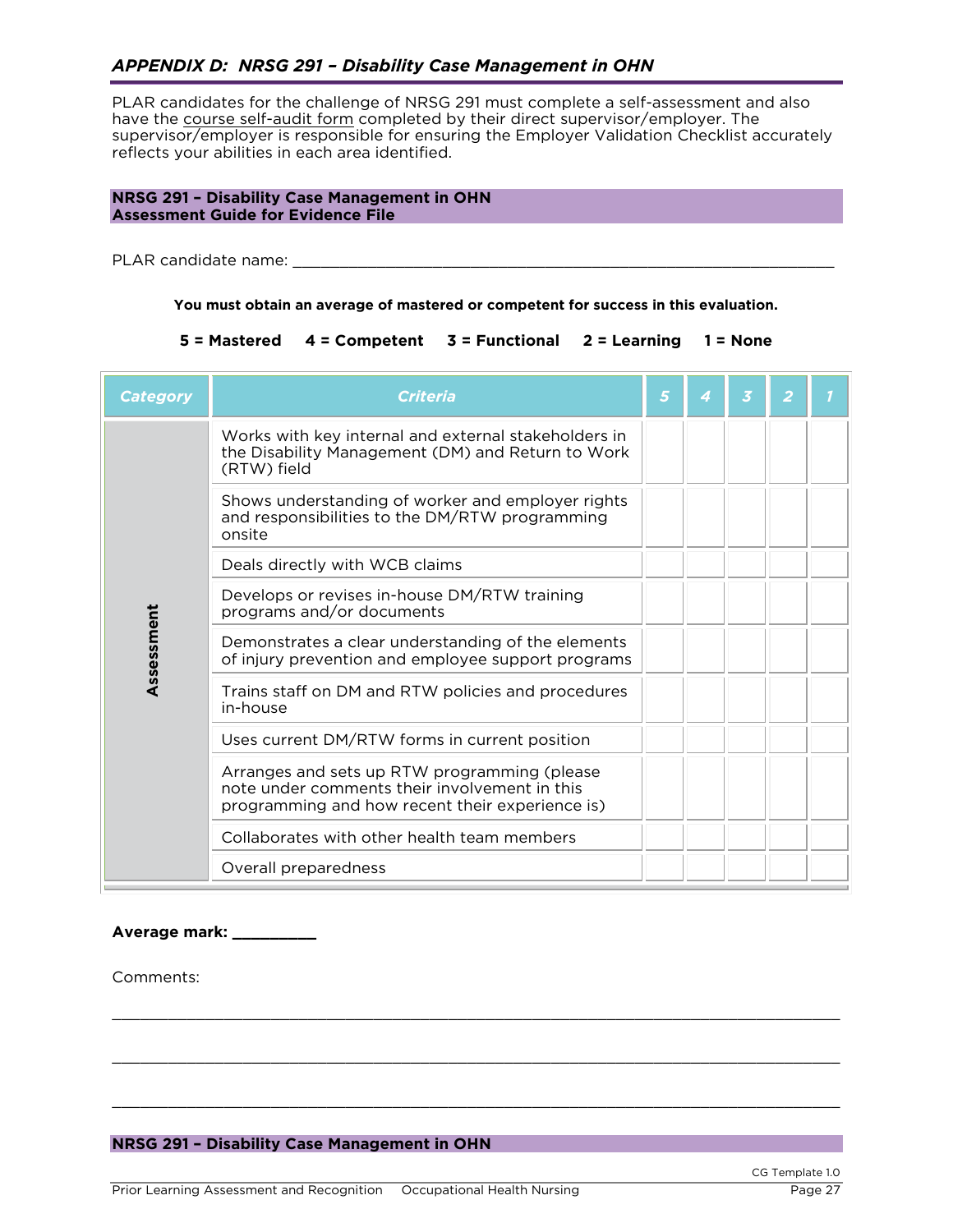#### **Assessment Guide for Simulated Case Study Exercise**

PLAR candidate name: \_\_\_\_\_\_\_\_\_\_\_\_\_\_\_\_\_\_\_\_\_\_\_\_\_\_\_\_\_\_\_\_\_\_\_\_\_\_\_\_\_\_\_\_\_\_\_\_\_\_\_\_\_\_\_\_\_\_

#### **You must obtain an average of mastered or competent for success in this evaluation.**

| None: | Mastery:<br>Competent:<br><b>Functional:</b><br>Learning: | Is able to demonstrate it well enough to teach it to someone else.<br>Can work independently to apply the outcome.<br>Needs some assistance in using the outcome.<br>Is developing skills and knowledge for this area.<br>Has no experience with the outcome. | Mastery | Competent | Functional | Learning | None |
|-------|-----------------------------------------------------------|---------------------------------------------------------------------------------------------------------------------------------------------------------------------------------------------------------------------------------------------------------------|---------|-----------|------------|----------|------|
| 1.    |                                                           | Completes a comprehensive need/client assessment                                                                                                                                                                                                              |         |           |            |          |      |
| 2.    |                                                           | Accurately identifies roles and responsibilities of<br>employer/worker/WCB/union                                                                                                                                                                              |         |           |            |          |      |
| 3.    | responsibilities                                          | Adheres to company policy/understands employer roles and                                                                                                                                                                                                      |         |           |            |          |      |
| 4.    |                                                           | Understands the elements of a disability management program                                                                                                                                                                                                   |         |           |            |          |      |
| 5.    |                                                           | Identifies and implements early recognition measures                                                                                                                                                                                                          |         |           |            |          |      |
| 6.    |                                                           | Accurately completes a cost benefit analysis of options                                                                                                                                                                                                       |         |           |            |          |      |
| 7.    |                                                           | Maintains a client centred focus in actions                                                                                                                                                                                                                   |         |           |            |          |      |
| 8.    |                                                           | Accurately documents and ensures completion of all required<br>documentation/forms                                                                                                                                                                            |         |           |            |          |      |
| 9.    |                                                           | Identifies and acts upon 'teachable moments'                                                                                                                                                                                                                  |         |           |            |          |      |
|       | practice                                                  | 10. Identifies and acts within own level of competence and scope of                                                                                                                                                                                           |         |           |            |          |      |
| 11.   |                                                           | Adheres to OHN standards                                                                                                                                                                                                                                      |         |           |            |          |      |
|       |                                                           | 12. Collaborates with other HCPs as needed                                                                                                                                                                                                                    |         |           |            |          |      |
|       |                                                           | 13. Understands OHN role in assessing, planning, diagnosing,<br>implementation and evaluation of disabilities                                                                                                                                                 |         |           |            |          |      |

\_\_\_\_\_\_\_\_\_\_\_\_\_\_\_\_\_\_\_\_\_\_\_\_\_\_\_\_\_\_\_\_\_\_\_\_\_\_\_\_\_\_\_\_\_\_\_\_\_\_\_\_\_\_\_\_\_\_\_\_\_\_\_\_\_\_\_\_\_\_\_\_\_\_\_\_\_\_

\_\_\_\_\_\_\_\_\_\_\_\_\_\_\_\_\_\_\_\_\_\_\_\_\_\_\_\_\_\_\_\_\_\_\_\_\_\_\_\_\_\_\_\_\_\_\_\_\_\_\_\_\_\_\_\_\_\_\_\_\_\_\_\_\_\_\_\_\_\_\_\_\_\_\_\_\_\_

\_\_\_\_\_\_\_\_\_\_\_\_\_\_\_\_\_\_\_\_\_\_\_\_\_\_\_\_\_\_\_\_\_\_\_\_\_\_\_\_\_\_\_\_\_\_\_\_\_\_\_\_\_\_\_\_\_\_\_\_\_\_\_\_\_\_\_\_\_\_\_\_\_\_\_\_\_\_

\_\_\_\_\_\_\_\_\_\_\_\_\_\_\_\_\_\_\_\_\_\_\_\_\_\_\_\_\_\_\_\_\_\_\_\_\_\_\_\_\_\_\_\_\_\_\_\_\_\_\_\_\_\_\_\_\_\_\_\_\_\_\_\_\_\_\_\_\_\_\_\_\_\_\_\_\_\_

\_\_\_\_\_\_\_\_\_\_\_\_\_\_\_\_\_\_\_\_\_\_\_\_\_\_\_\_\_\_\_\_\_\_\_\_\_\_\_\_\_\_\_\_\_\_\_\_\_\_\_\_\_\_\_\_\_\_\_\_\_\_\_\_\_\_\_\_\_\_\_\_\_\_\_\_\_\_

**Average mark: \_\_\_\_\_\_\_\_\_**

Comments:

## **NRSG 291 – Disability Case Management in OHN**

**Assessment Guide for Professional Portfolio** Please see guidelines provided for professional portfolios in NRSG 288 (above)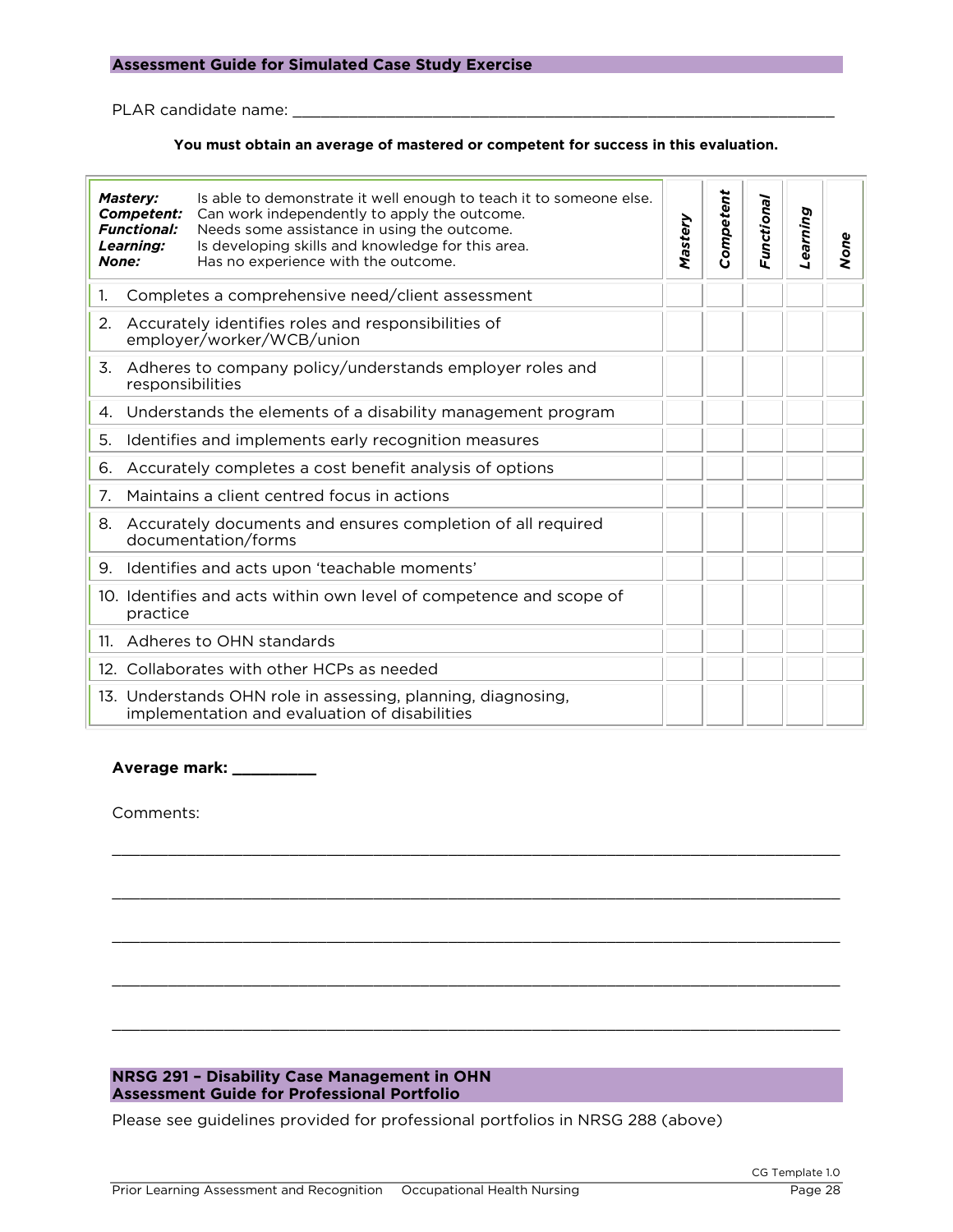### <span id="page-28-0"></span>*APPENDIX E: LEAD 202 – Leadership and Team Management in OHN*

PLAR candidates for the challenge of NRSG 289 must complete a self-assessment and also have the course self-audit form completed by their direct supervisor/employer. The supervisor/employer is responsible for ensuring the Employer Validation Checklist accurately supervisory is responsible for example for ensuring the Employer Valuation Checklist accurately reflects your abilities in each area identified.

### **LEAD 202 – Leadership and Team Management in OHN Assessment Guide for Essay Assignment**

PLAR candidate name: \_\_\_\_\_\_\_\_\_\_\_\_\_\_\_\_\_\_\_\_\_\_\_\_\_\_\_\_\_\_\_\_\_\_\_\_\_\_\_\_\_\_\_\_\_\_\_\_\_\_\_\_\_\_\_\_\_\_

<span id="page-28-1"></span>**You must obtain an average of mastered or competent for success in this evaluation.**<br>5 = Mastered 4 = Competent 3 = Functional 2 = Learning 1 = None **5 = Mastered 4 = Competent 3 = Functional 2 = Learning 1 = None**

| <b>Criteria</b>                                                                                                                       | 5 |  |  |
|---------------------------------------------------------------------------------------------------------------------------------------|---|--|--|
| <b>Content and organization</b>                                                                                                       |   |  |  |
| Introduction                                                                                                                          |   |  |  |
| Body/Key Word Focus                                                                                                                   |   |  |  |
| Use headings to clearly identify each area of the essay                                                                               |   |  |  |
| Conclusion                                                                                                                            |   |  |  |
| <b>Focus and Subject Matter</b>                                                                                                       |   |  |  |
| Paper is a reflective personal/professional perspective                                                                               |   |  |  |
| External reliable sources of information are to be used to support your<br>approach to leadership, but are not the focus of the essay |   |  |  |
| Examples (brief) are useful in augmenting your perspective                                                                            |   |  |  |
| <b>Format and structure</b>                                                                                                           |   |  |  |
| Title page                                                                                                                            |   |  |  |
| Double spaced                                                                                                                         |   |  |  |
| Clean, professional appearance                                                                                                        |   |  |  |
| Clearly demarcated sections                                                                                                           |   |  |  |
| Accurate grammar and spelling                                                                                                         |   |  |  |
| Reference external sources appropriately in the document and with a<br>formal reference list (APA format)                             |   |  |  |
| <b>Style and Tone:</b> Clear and concise                                                                                              |   |  |  |

\_\_\_\_\_\_\_\_\_\_\_\_\_\_\_\_\_\_\_\_\_\_\_\_\_\_\_\_\_\_\_\_\_\_\_\_\_\_\_\_\_\_\_\_\_\_\_\_\_\_\_\_\_\_\_\_\_\_\_\_\_\_\_\_\_\_\_\_\_\_\_\_\_\_\_\_\_\_

\_\_\_\_\_\_\_\_\_\_\_\_\_\_\_\_\_\_\_\_\_\_\_\_\_\_\_\_\_\_\_\_\_\_\_\_\_\_\_\_\_\_\_\_\_\_\_\_\_\_\_\_\_\_\_\_\_\_\_\_\_\_\_\_\_\_\_\_\_\_\_\_\_\_\_\_\_\_

### **Average mark: \_\_\_\_\_\_\_\_\_**

Comments: Comments:

## **LEAD 202 – Leadership and Team Management in OHN**

**Assessment Guide for Professional Portfolio** Please see guidelines provided for professional portfolios in NRSG 288 (above)